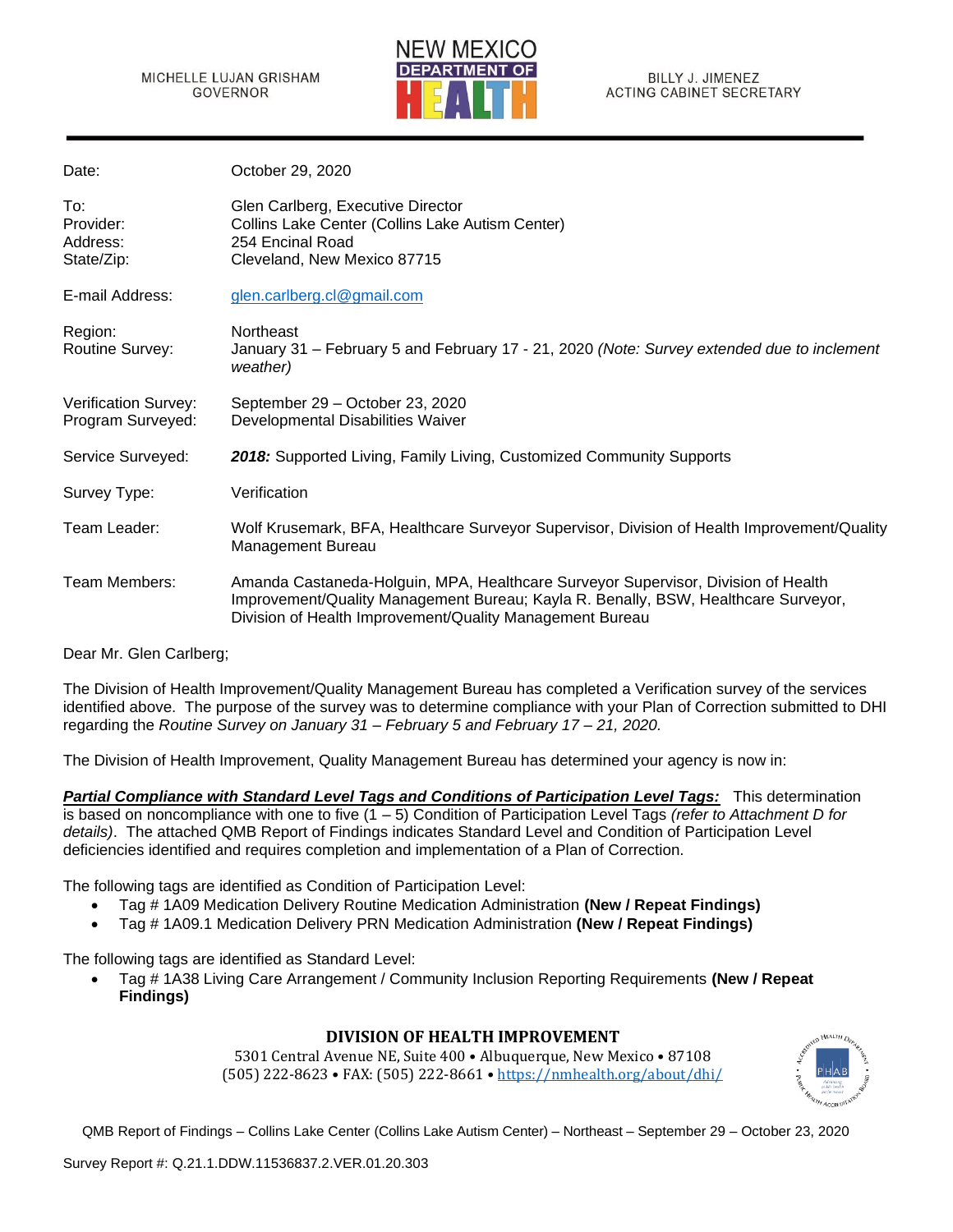- Tag # 1A37 Individual Specific Training **(Repeat Findings)**
- Tag # 1A09.1.0 Medication Delivery PRN Medication Administration **(New Findings)**
- Tag # LS25 Residential Health & Safety (Supported Living / Family Living / Intensive Medical Living) **(Repeat Findings)**

However, due to the new/repeat deficiencies your agency may be referred to the Internal Review Committee (IRC). Your agency will also be required to contact your DDSD Regional Office for technical assistance and follow up and complete the Plan of Correction document attached at the end of this report. Please respond to the Plan of Correction Coordinator within 10 business days of receipt of this letter.

# **Plan of Correction:**

The attached Report of Findings identifies the new/repeat Standard Level deficiencies found during your agency's verification compliance review. You are required to complete and implement a Plan of Correction. Your agency has a total of 10 business days from the receipt of this letter. The Plan of Correction must include the following:

- 1. Evidence your agency has contacted your DDSD Regional Office for technical assistance;
- 2. A Plan of Correction detailing Quality Assurance/Quality Improvement processes to prevent your agency from receiving deficiencies in the future. Please use the format provided at the end of this report;
- 3. Documentation verifying that newly cited deficiencies have been corrected.

## **Submission of your Plan of Correction:**

Please submit your agency's Plan of Correction and documentation verifying correction of survey deficiencies within 10 business days of receipt of this letter to the parties below:

#### **1. Quality Management Bureau, Attention: Plan of Correction Coordinator 5301 Central Ave. NE Suite 400, New Mexico 87108 [MonicaE.Valdez@state.nm.us](mailto:MonicaE.Valdez@state.nm.us)**

## **2. Developmental Disabilities Supports Division Regional Office for region of service surveyed**

Failure to submit your POC within the allotted 10 business days may result in the imposition of a \$200 per day Civil Monetary Penalty until it is received, completed and/or implemented.

Please contact the Plan of Correction Coordinator, Monica Valdez at 505-273-1930 or email at: [MonicaE.Valdez@state.nm.us](mailto:MonicaE.Valdez@state.nm.us) if you have questions about the Report of Findings or Plan of Correction. Thank you for your cooperation and for the work you perform.

Sincerely,

Wolf Krusemark, BFA

Wolf Krusemark, BFA Team Lead/Healthcare Surveyor Supervisor Division of Health Improvement Quality Management Bureau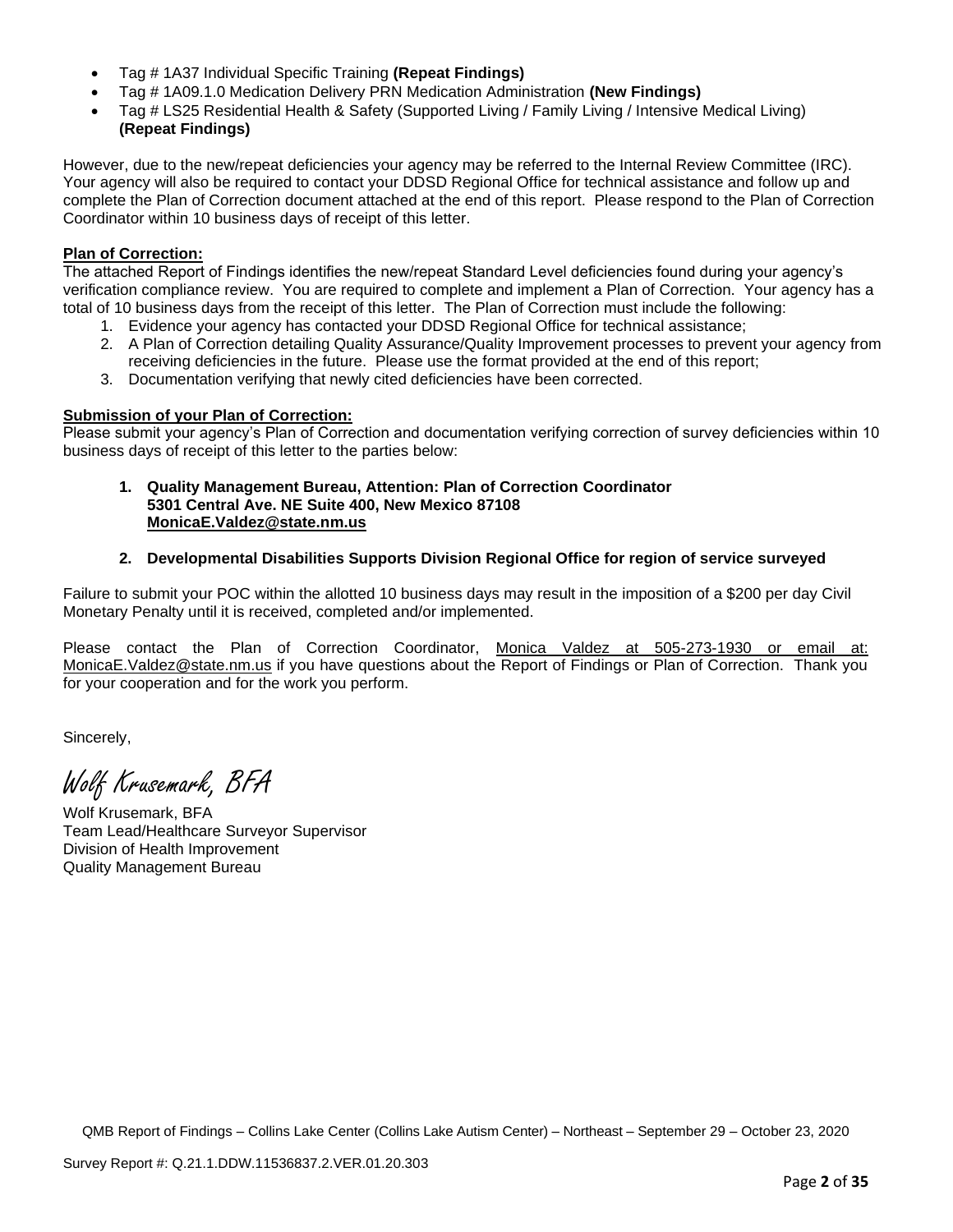| <b>Survey Process Employed:</b>                               |                                                                                                                                                      |
|---------------------------------------------------------------|------------------------------------------------------------------------------------------------------------------------------------------------------|
| <b>Administrative Review Start Date:</b>                      | September 29, 2020                                                                                                                                   |
| Contact:                                                      | <b>Collins Lake Center (Collins Lake Autism Center)</b><br>Glen Carlberg, Executive Director                                                         |
|                                                               | <b>DOH/DHI/QMB</b><br>Wolf Krusemark, BFA, Team Lead/Healthcare Surveyor Supervisor                                                                  |
| On-site Entrance Conference Date:                             | September 29, 2020                                                                                                                                   |
| Present:                                                      | <b>Collins Lake Center (Collins Lake Autism Center)</b><br>Glen Carlberg, Executive Director                                                         |
|                                                               | <b>DOH/DHI/QMB</b><br>Wolf Krusemark, BFA, Team Lead/Healthcare Surveyor Supervisor                                                                  |
| <b>Exit Conference Date:</b>                                  | October 23, 2020                                                                                                                                     |
| Present:                                                      | <b>Collins Lake Center (Collins Lake Autism Center)</b><br>Glen Carlberg, Executive Director<br>Marcella Martinez, Operations Manager                |
|                                                               | <b>DOH/DHI/QMB</b><br>Wolf Krusemark, BFA, Team Lead/Healthcare Surveyor Supervisor<br>Amanda Castaneda-Holguin, MPA, Healthcare Surveyor Supervisor |
|                                                               | <b>DDSD - Northeast Regional Office</b><br>Angela Pacheco, Regional Manager                                                                          |
| Administrative Locations Visited:                             | 0 (Note: No administrative locations visited due to COVID - 19<br><b>Public Health Emergency)</b>                                                    |
| Total Sample Size:                                            | 3<br>0 - Jackson Class Members<br>3 - Non-Jackson Class Members                                                                                      |
|                                                               | 2 - Supported Living<br>1 - Family Living<br>3 - Customized Community Supports                                                                       |
| <b>Persons Served Records Reviewed</b>                        | 3                                                                                                                                                    |
| Direct Support Personnel Interviewed<br>during Routine Survey | 5                                                                                                                                                    |
| Direct Support Personnel Records Reviewed                     | 12 (One DSP also performs dual roles as Service Coordinator)                                                                                         |
| Service Coordinator Records Reviewed                          | 1 (One Service Coordinator performs dual roles as a DSP)                                                                                             |
| Nurse Interview completes during<br><b>Routine Survey</b>     | 1                                                                                                                                                    |
| Administrative Processes and Records Reviewed:                |                                                                                                                                                      |

• Medicaid Billing/Reimbursement Records for all Services Provided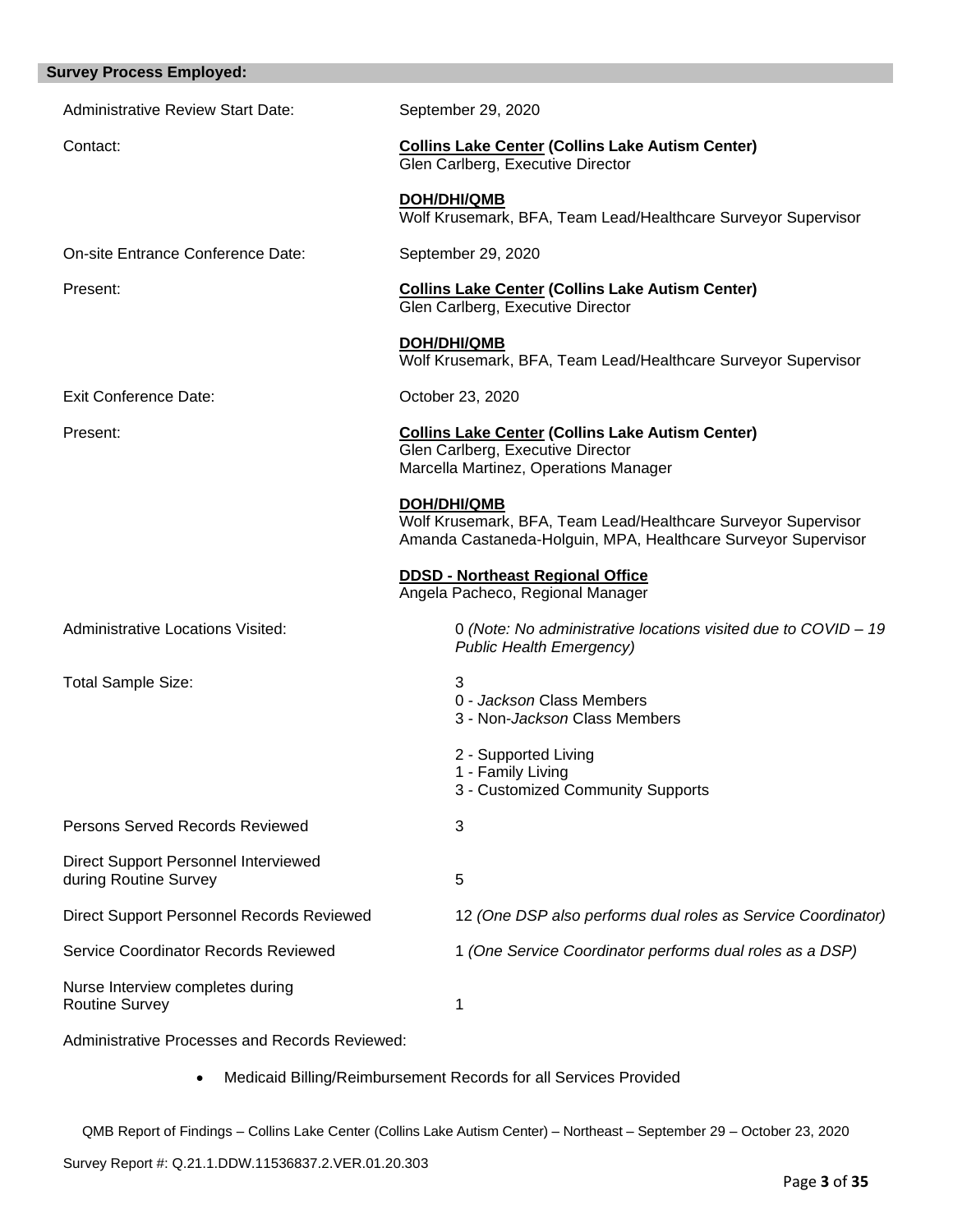- Individual Medical and Program Case Files, including, but not limited to:
	- <sup>o</sup>Individual Service Plans
	- **Progress on Identified Outcomes**
	- **<sup>o</sup>Healthcare Plans**
	- Medication Administration Records
	- Medical Emergency Response Plans
	- **<sup>o</sup>Therapy Evaluations and Plans**
	- Healthcare Documentation Regarding Appointments and Required Follow-Up Other Required Health Information
- Internal Incident Management Reports and System Process / General Events Reports
- Personnel Files, including nursing and subcontracted staff
- Staff Training Records, Including Competency Interviews with Staff
- Agency Policy and Procedure Manual
- Caregiver Criminal History Screening Records
- Consolidated Online Registry/Employee Abuse Registry
- Human Rights Committee Notes and Meeting Minutes
- Evacuation Drills of Residences and Service Locations
- Quality Assurance / Improvement Plan

- CC: Distribution List: DOH Division of Health Improvement
	- DOH Developmental Disabilities Supports Division
	- DOH Office of Internal Audit
	- HSD Medical Assistance Division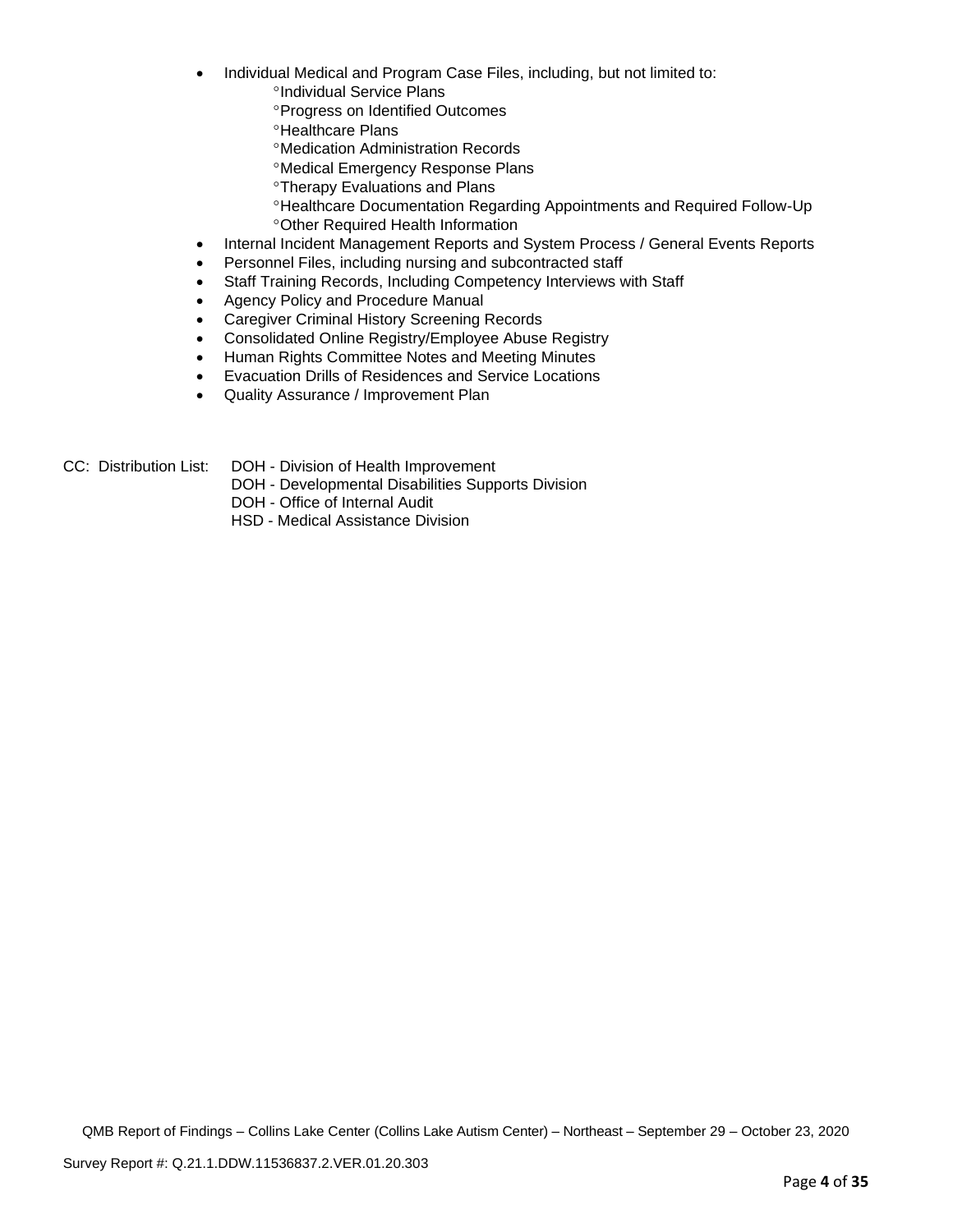## **Attachment B**

#### **Department of Health, Division of Health Improvement QMB Determination of Compliance Process**

The Division of Health Improvement, Quality Management Bureau (QMB) surveys compliance of the Developmental Disabilities Waiver (DDW) standards and other state and federal regulations. For the purpose of the LCA / CI survey the CMS waiver assurances have been grouped into four (4) Service Domains: Plan of Care (ISP Implementation); Qualified Providers; Health, Welfare and Safety; and Administrative Oversight (note that Administrative Oversight listed in this document is not the same as the CMS assurance of Administrative Authority. Used in this context it is related to the agency's operational policies and procedures, Quality Assurance system and Medicaid billing and reimbursement processes.)

The QMB Determination of Compliance process is based on provider compliance or non-compliance with standards and regulations identified during the on-site survey process and as reported in the QMB Report of Findings. All areas reviewed by QMB have been agreed to by DDSD and DHI/QMB and are reflective of CMS requirements. All deficiencies (non-compliance with standards and regulations) are identified and cited as either a Standard level deficiency or a Condition of Participation level deficiency in the QMB Reports of Findings. All deficiencies require corrective action when non-compliance is identified.

Each deficiency in your Report of Findings has been predetermined to be a Standard Level Deficiency, a Condition of Participation Level Deficiency, if below 85% compliance or a non-negotiable Condition of Participation Level Deficiency. Your Agency's overall Compliance Determination is based on a Scope and Severity Scale which takes into account the number of Standard and Condition Level Tags cited as well as the percentage of Individuals affected in the sample.

#### **Conditions of Participation (CoPs)**

CoPs are based on the Centers for Medicare and Medicaid Services, Home and Community-Based Waiver required assurances, in addition to the New Mexico Developmental Disability Waiver (DDW) Service Standards. The Division of Health Improvement (DHI), in conjunction with the Developmental Disability Support Division (DDSD), has identified certain deficiencies that have the potential to be a Condition of Participation Level, if the tag falls below 85% compliance based on the number of people affected. Additionally, there are what are called nonnegotiable Conditions of Participation, regardless if one person or multiple people are affected. In this context, a CoP is defined as an essential / fundamental regulation or standard, which when out of compliance directly affects the health and welfare of the Individuals served. If no deficiencies within a Tag are at the level of a CoP, it is cited as a Standard Level Deficiency.

### *Service Domains and CoPs for Living Care Arrangements and Community Inclusion are as follows:*

**Service Domain: Service Plan: ISP Implementation -** *Services are delivered in accordance with the service plan, including type, scope, amount, duration and frequency specified in the service plan.*

#### **Potential Condition of Participation Level Tags, if compliance is below 85%:**

- **1A08.3 –** Administrative Case File: Individual Service Plan / ISP Components
- **1A32 –** Administrative Case File: Individual Service Plan Implementation
- **LS14 –** Residential Service Delivery Site Case File (ISP and Healthcare Requirements)
- **IS14 –** CCS / CIES Service Delivery Site Case File (ISP and Healthcare Requirements)

**Service Domain: Qualified Providers -** *The State monitors non-licensed/non-certified providers to assure adherence to waiver requirements. The State implements its policies and procedures for verifying that provider training is conducted in accordance with State requirements and the approved waiver.*

### **Potential Condition of Participation Level Tags, if compliance is below 85%:**

• **1A20 -** Direct Support Personnel Training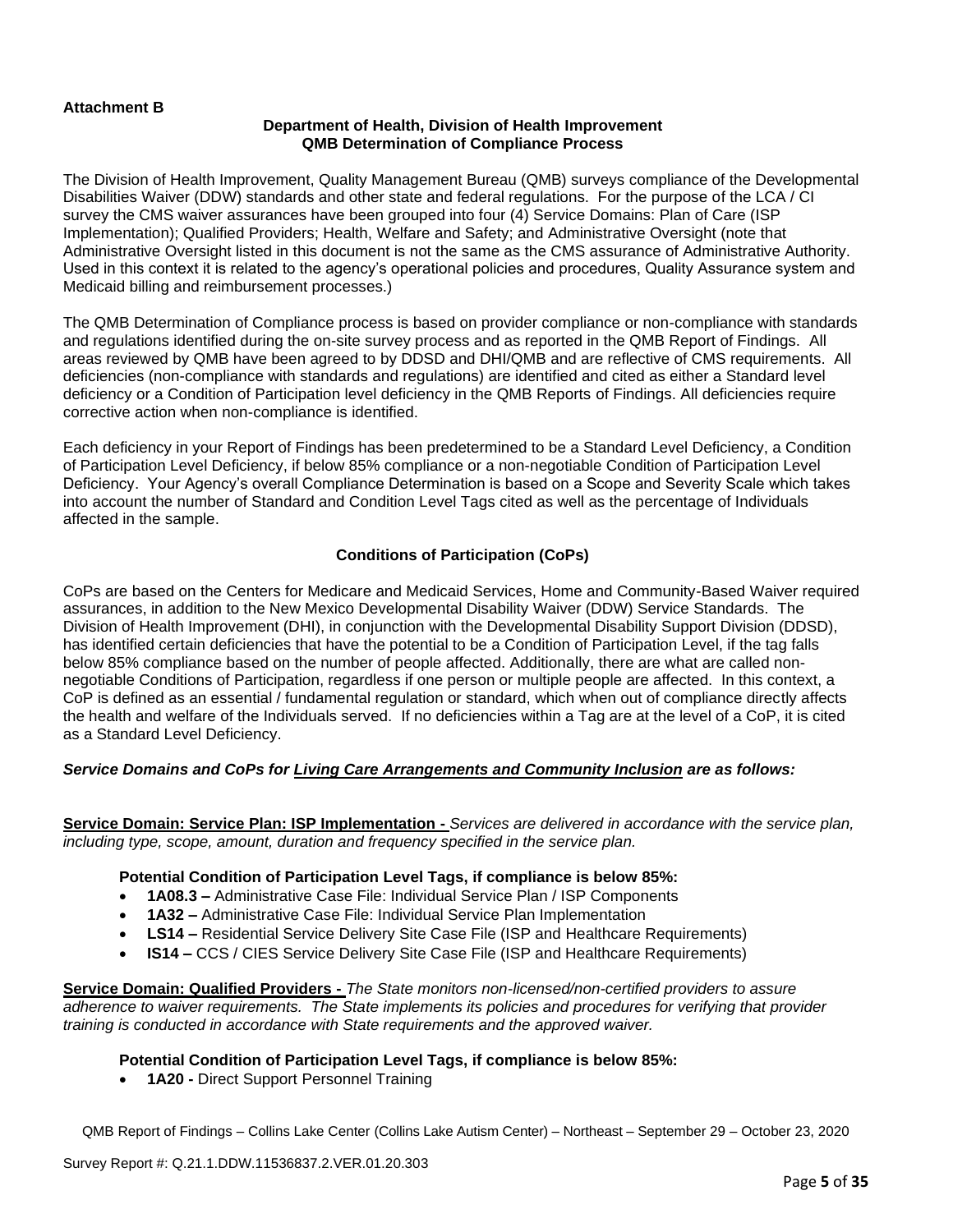- **1A22 -** Agency Personnel Competency
- **1A37 –** Individual Specific Training

### **Non-Negotiable Condition of Participation Level Tags (one or more Individuals are cited):**

- **1A25.1 –** Caregiver Criminal History Screening
- **1A26.1 –** Consolidated On-line Registry Employee Abuse Registry

**Service Domain: Health, Welfare and Safety -** *The State, on an ongoing basis, identifies, addresses and seeks to prevent occurrences of abuse, neglect and exploitation. Individuals shall be afforded their basic human rights. The provider supports individuals to access needed healthcare services in a timely manner.*

### **Potential Condition of Participation Level Tags, if compliance is below 85%:**

- **1A08.2 –** Administrative Case File: Healthcare Requirements & Follow-up
- **1A09 –** Medication Delivery Routine Medication Administration
- **1A09.1 –** Medication Delivery PRN Medication Administration
- **1A15.2 –** Administrative Case File: Healthcare Documentation (Therap and Required Plans)

### **Non-Negotiable Condition of Participation Level Tags (one or more Individuals are cited):**

- **1A05 –** General Requirements / Agency Policy and Procedure Requirements
- **1A07 –** Social Security Income (SSI) Payments
- **1A09.2 –** Medication Delivery Nurse Approval for PRN Medication
- **1A15 –** Healthcare Coordination Nurse Availability / Knowledge
- **1A31 –** Client Rights/Human Rights
- **LS25.1 –** Residential Reqts. (Physical Environment Supported Living / Family Living / Intensive Medical Living)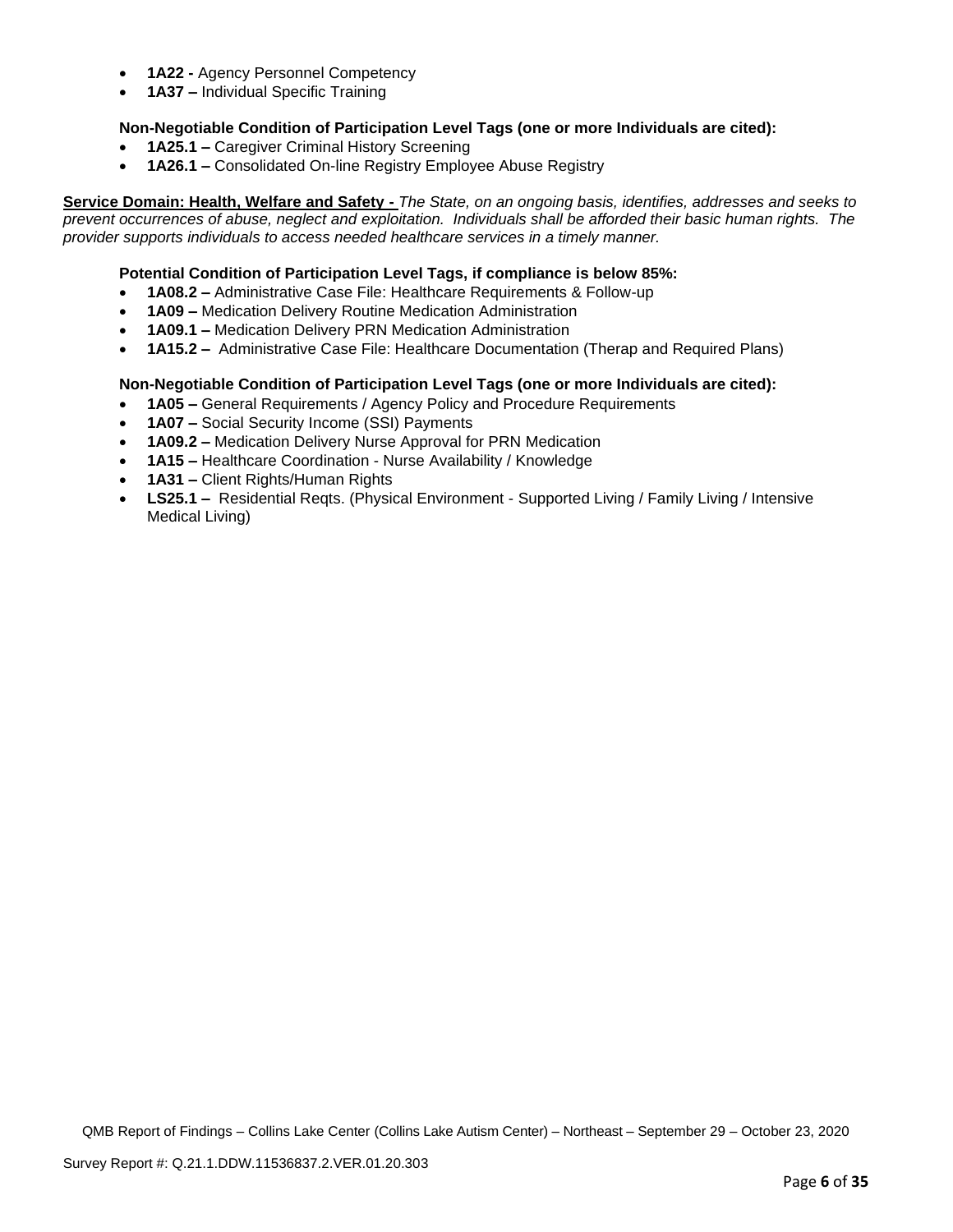## **Attachment C**

### **Guidelines for the Provider Informal Reconsideration of Finding (IRF) Process**

### **Introduction:**

Throughout the QMB Survey process, surveyors are openly communicating with providers. Open communication means surveyors have clarified issues and/or requested missing information before completing the review through the use of the signed/dated "Document Request," or "Administrative Needs," etc. forms. Regardless, there may still be instances where the provider disagrees with a specific finding. Providers may use the following process to informally dispute a finding.

### **Instructions:**

- 1. The Informal Reconsideration of the Finding (IRF) request must be received in writing to the QMB Bureau Chief **within 10 business days** of receipt of the final Report of Findings **(***Note: No extensions are granted for the IRF)***.**
- 2. The written request for an IRF *must* be completed on the QMB Request for Informal Reconsideration of Finding form available on the QMB website: <https://nmhealth.org/about/dhi/cbp/irf/>
- 3. The written request for an IRF must specify in detail the request for reconsideration and why the finding is inaccurate.
- 4. The IRF request must include all supporting documentation or evidence.
- 5. If you have questions about the IRF process, email the IRF Chairperson, Valerie V. Valdez at [valerie.valdez@state.nm.us](mailto:valerie.valdez@state.nm.us) for assistance.

### **The following limitations apply to the IRF process:**

- The written request for an IRF and all supporting evidence must be received within 10 business days.
- Findings based on evidence requested during the survey and not provided may not be subject to reconsideration.
- The supporting documentation must be new evidence not previously reviewed or requested by the survey team.
- Providers must continue to complete their Plan of Correction during the IRF process
- Providers may not request an IRF to challenge the sampling methodology.
- Providers may not request an IRF based on disagreement with the nature of the standard or regulation.
- Providers may not request an IRF to challenge the team composition.
- Providers may not request an IRF to challenge the DHI/QMB determination of compliance or the length of their DDSD provider contract.

A Provider forfeits the right to an IRF if the request is not received within 10 business days of receiving the report and/or does not include all supporting documentation or evidence to show compliance with the standards and regulations.

The IRF Committee will review the request; the Provider will be notified in writing of the ruling; no face-to-face meeting will be conducted.

When a Provider requests that a finding be reconsidered, it does not stop or delay the Plan of Correction process. **Providers must continue to complete the Plan of Correction, including the finding in dispute regardless of the IRF status.** If a finding is removed or modified, it will be noted and removed or modified from the Report of Findings. It should be noted that in some cases a Plan of Correction may be completed prior to the IRF process being completed. The provider will be notified in writing on the decisions of the IRF committee.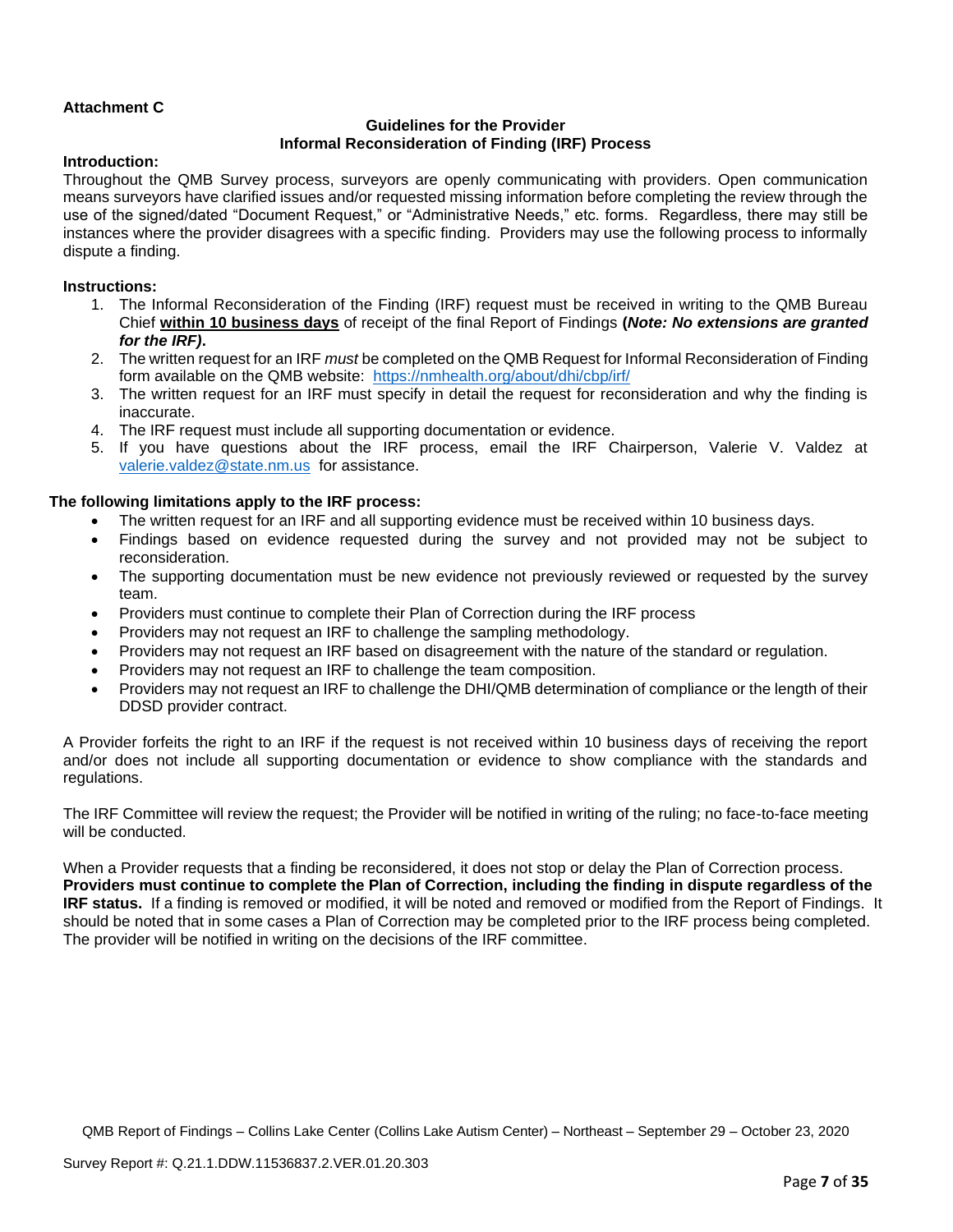# **Attachment D**

## **QMB Determinations of Compliance**

### **Compliance:**

The QMB determination of *Compliance* indicates that a provider has either no deficiencies found during a survey or that no deficiencies at the Condition of Participation Level were found. The agency has obtained a level of compliance such that there is a minimal potential for harm to individuals' health and safety. To qualify for a determination of *Compliance*, the provider must have received no Conditions of Participation Level Deficiencies and have a minimal number of Individuals on the sample affected by the findings indicated in the Standards Level Tags.

### **Partial-Compliance with Standard Level Tags:**

The QMB determination of *Partial-Compliance with Standard Level Tags* indicates that a provider is in compliance with all Condition of Participation Level deficiencies but is out of compliance with a certain percentage of Standard Level deficiencies. This partial-compliance, if not corrected, may result in a negative outcome or the potential for more than minimal harm to individuals' health and safety. There are two ways to receive a determination of Partial Compliance with Standard Level Tags:

- 1. Your Report of Findings includes 16 or fewer Standards Level Tags with between 75% and 100% of the survey sample affected in any tag.
- 2. Your Report of Findings includes 17 or more Standard Level Tags with between 50% to 74% of the survey sample affected in any tag.

## **Partial-Compliance with Standard Level Tags and Condition of Participation Level Tags:**

The QMB determination of *Partial-Compliance with Standard Level Tags and Condition of Participation Level Tags*  indicates that a provider is out of compliance with one to five  $(1 - 5)$  Condition of Participation Level Tags. This partial-compliance, if not corrected, may result in a serious negative outcome or the potential for more than minimal harm to individuals' health and safety.

#### **Non-Compliance:**

The QMB determination of *Non-Compliance* indicates a provider is significantly out of compliance with both Standard Level deficiencies and Conditions of Participation level deficiencies. This non-compliance, if not corrected, may result in a serious negative outcome or the potential for more than minimal harm to individuals' health and safety. There are three ways an agency can receive a determination of Non-Compliance:

- 1. Your Report of Findings includes 17 or more total Tags with 0 to 5 Condition of Participation Level Tags with 75% to 100% of the survey sample affected in any Condition of Participation Level tag.
- 2. Your Report of Findings includes any amount of Standard Level Tags with 6 or more Condition of Participation Level Tags.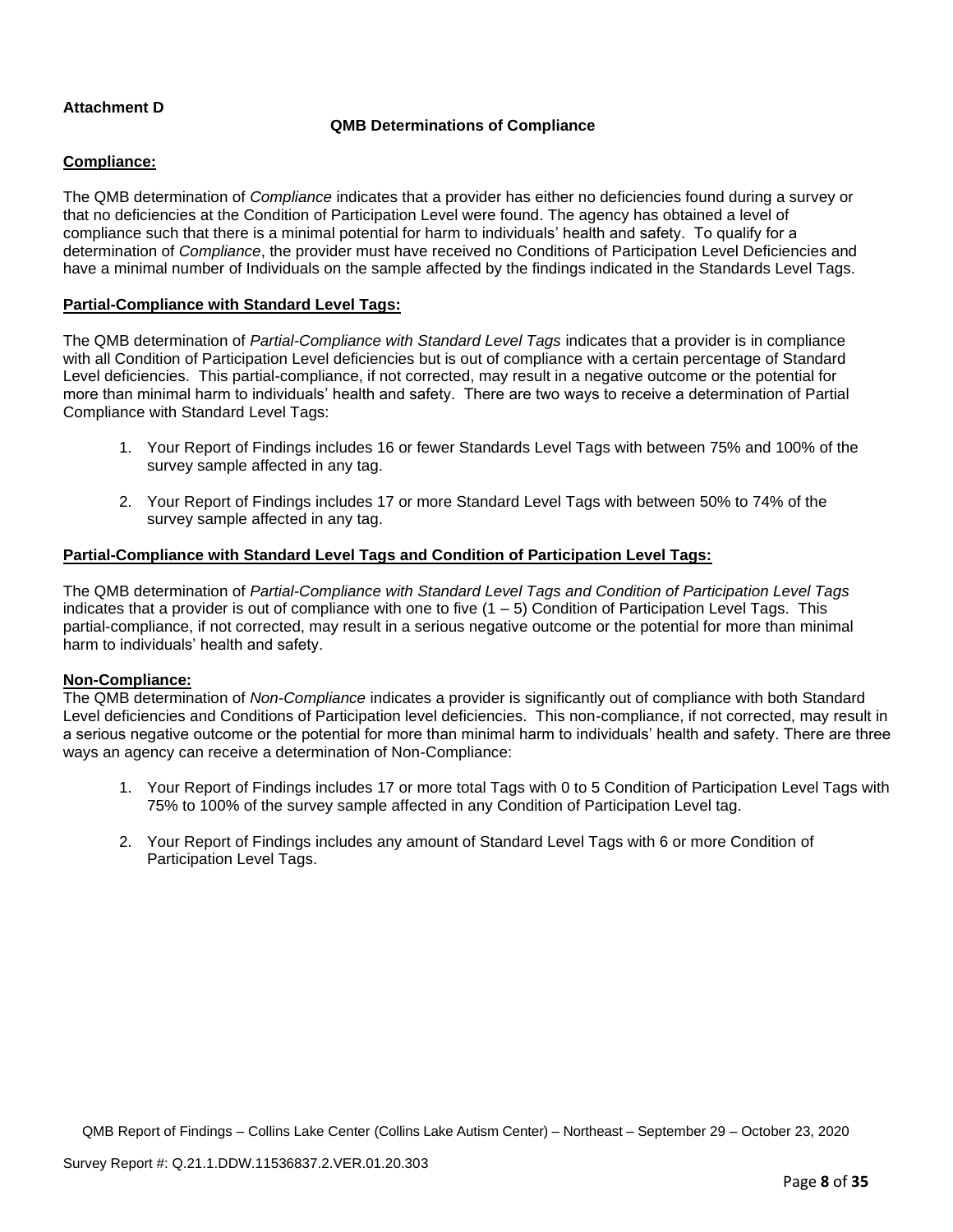| <b>Compliance</b>                                                                                          | Weighting                                                                                                                     |                                                                                                                          |                                                                                                                          |                                                                                                                               |                                                                                                                                |                                                                                                                             |                                                                                                               |
|------------------------------------------------------------------------------------------------------------|-------------------------------------------------------------------------------------------------------------------------------|--------------------------------------------------------------------------------------------------------------------------|--------------------------------------------------------------------------------------------------------------------------|-------------------------------------------------------------------------------------------------------------------------------|--------------------------------------------------------------------------------------------------------------------------------|-----------------------------------------------------------------------------------------------------------------------------|---------------------------------------------------------------------------------------------------------------|
| <b>Determination</b>                                                                                       |                                                                                                                               | LOW                                                                                                                      | <b>MEDIUM</b>                                                                                                            |                                                                                                                               | <b>HIGH</b>                                                                                                                    |                                                                                                                             |                                                                                                               |
| <b>Total Tags:</b>                                                                                         | up to 16                                                                                                                      | 17 or more                                                                                                               | up to 16                                                                                                                 | 17 or more                                                                                                                    | <b>Any Amount</b>                                                                                                              | 17 or more                                                                                                                  | <b>Any Amount</b>                                                                                             |
|                                                                                                            | and                                                                                                                           | and                                                                                                                      | and                                                                                                                      | and                                                                                                                           | And/or                                                                                                                         | and                                                                                                                         | And/or                                                                                                        |
| <b>COP Level Tags:</b>                                                                                     | 0 COP                                                                                                                         | 0 COP                                                                                                                    | 0 COP                                                                                                                    | 0 COP                                                                                                                         | 1 to 5 COP                                                                                                                     | 0 to 5 CoPs                                                                                                                 | 6 or more COP                                                                                                 |
|                                                                                                            | and                                                                                                                           | and                                                                                                                      | and                                                                                                                      | and                                                                                                                           |                                                                                                                                | and                                                                                                                         |                                                                                                               |
| Sample Affected:                                                                                           | 0 to 74%                                                                                                                      | 0 to 49%                                                                                                                 | 75 to 100%                                                                                                               | 50 to 74%                                                                                                                     |                                                                                                                                | 75 to 100%                                                                                                                  |                                                                                                               |
| "Non-Compliance"                                                                                           |                                                                                                                               |                                                                                                                          |                                                                                                                          |                                                                                                                               |                                                                                                                                | 17 or more<br><b>Total Tags with</b><br>75 to 100% of<br>the Individuals<br>in the sample<br>cited in any CoP<br>Level tag. | Any Amount of<br><b>Standard Level</b><br>Tags and 6 or<br>more Conditions<br>of Participation<br>Level Tags. |
| "Partial Compliance<br>with Standard Level<br>tags and Condition of<br><b>Participation Level</b><br>Tags" |                                                                                                                               |                                                                                                                          |                                                                                                                          |                                                                                                                               | <b>Any Amount</b><br><b>Standard Level</b><br>Tags, plus 1 to 5<br><b>Conditions of</b><br><b>Participation Level</b><br>tags. |                                                                                                                             |                                                                                                               |
| "Partial Compliance<br>with Standard Level<br>tags"                                                        |                                                                                                                               |                                                                                                                          | up to 16<br><b>Standard Level</b><br>Tags with 75 to<br>100% of the<br>individuals in<br>the sample cited<br>in any tag. | 17 or more<br><b>Standard Level</b><br>Tags with 50 to<br><b>74%</b> of the<br>individuals in<br>the sample cited<br>any tag. |                                                                                                                                |                                                                                                                             |                                                                                                               |
| "Compliance"                                                                                               | Up to 16<br><b>Standard Level</b><br>Tags with 0 to<br><b>74% of the</b><br>individuals in<br>the sample<br>cited in any tag. | 17 or more<br><b>Standard Level</b><br>Tags with 0 to<br>49% of the<br>individuals in<br>the sample cited<br>in any tag. |                                                                                                                          |                                                                                                                               |                                                                                                                                |                                                                                                                             |                                                                                                               |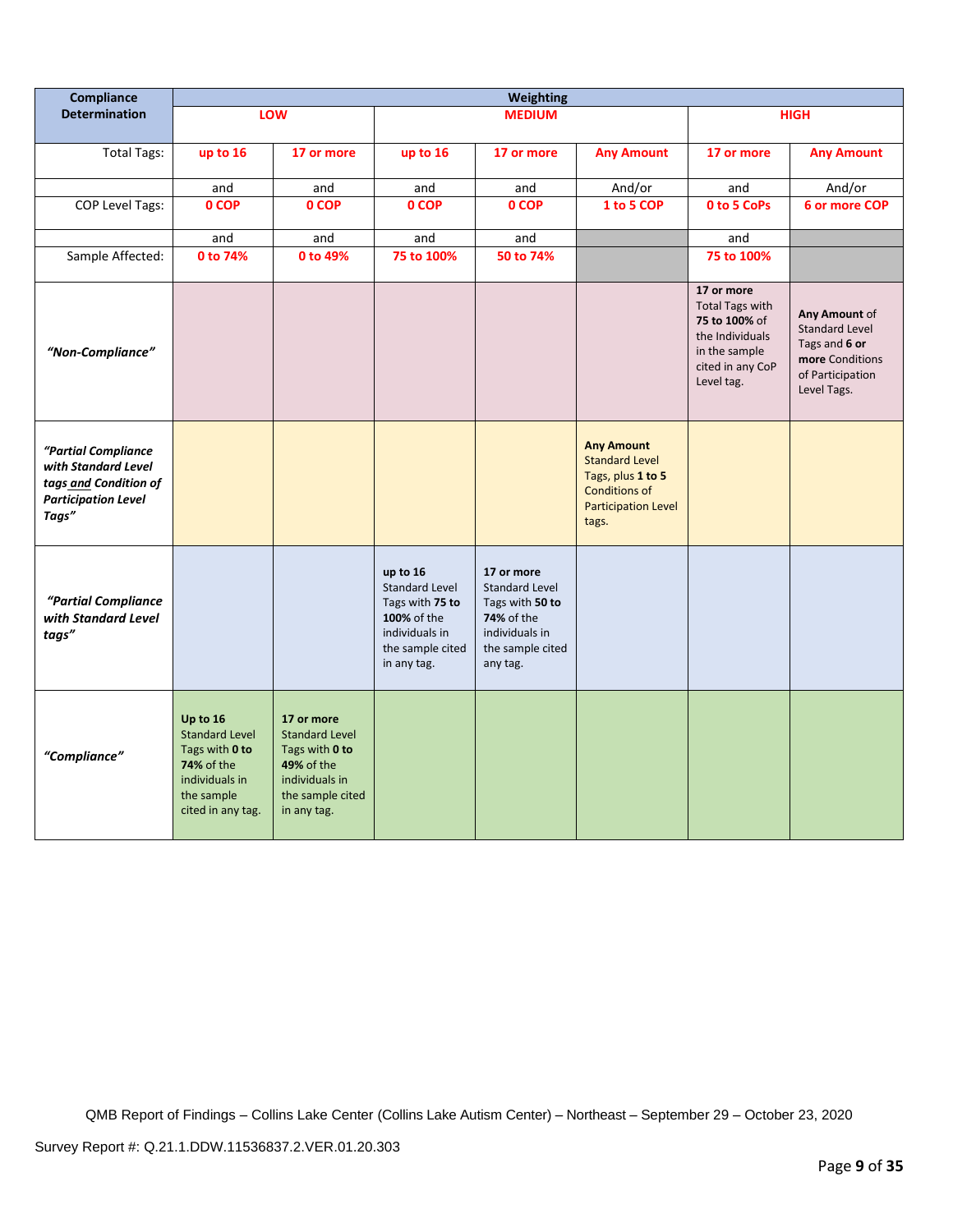| Agency:                     | <b>Collins Lake Center (Collins Lake Autism Center) - Northeast Region</b>                          |
|-----------------------------|-----------------------------------------------------------------------------------------------------|
| Program:                    | Developmental Disabilities Waiver                                                                   |
| Service:                    | 2018: Supported Living, Family Living, Customized Community Supports                                |
| Survey Type:                | Verification                                                                                        |
| <b>Routine Survey:</b>      | January 31 - February 5 and February 17 - 21, 2020 (Note: Survey extended due to inclement weather) |
| <b>Verification Survey:</b> | September 29 – October 23, 2020                                                                     |

| <b>Standard of Care</b>                                                                                                                                                                                                                                                                                                                                                                                                                                                                                                                                                                                                                                                                                                                                                                                                                                                                                                                                                                                                                                                                                                                                                                                           | <b>Routine Survey Deficiencies</b><br>January 31 - February 5 and February 17 - 21,<br>2020                                                                                                                                                                                                                                                                                                                                                                                                                                                                                                                                                                                                                                                                                                                                                                                                                                              | <b>Verification Survey New and Repeat Deficiencies</b><br>September 29 - October 23, 2020                                                                                                                                                                                                                                                                                                                                                                                             |
|-------------------------------------------------------------------------------------------------------------------------------------------------------------------------------------------------------------------------------------------------------------------------------------------------------------------------------------------------------------------------------------------------------------------------------------------------------------------------------------------------------------------------------------------------------------------------------------------------------------------------------------------------------------------------------------------------------------------------------------------------------------------------------------------------------------------------------------------------------------------------------------------------------------------------------------------------------------------------------------------------------------------------------------------------------------------------------------------------------------------------------------------------------------------------------------------------------------------|------------------------------------------------------------------------------------------------------------------------------------------------------------------------------------------------------------------------------------------------------------------------------------------------------------------------------------------------------------------------------------------------------------------------------------------------------------------------------------------------------------------------------------------------------------------------------------------------------------------------------------------------------------------------------------------------------------------------------------------------------------------------------------------------------------------------------------------------------------------------------------------------------------------------------------------|---------------------------------------------------------------------------------------------------------------------------------------------------------------------------------------------------------------------------------------------------------------------------------------------------------------------------------------------------------------------------------------------------------------------------------------------------------------------------------------|
| frequency specified in the service plan.                                                                                                                                                                                                                                                                                                                                                                                                                                                                                                                                                                                                                                                                                                                                                                                                                                                                                                                                                                                                                                                                                                                                                                          | Service Domain: Service Plans: ISP Implementation - Services are delivered in accordance with the service plan, including type, scope, amount, duration and                                                                                                                                                                                                                                                                                                                                                                                                                                                                                                                                                                                                                                                                                                                                                                              |                                                                                                                                                                                                                                                                                                                                                                                                                                                                                       |
| Tag #1A38 Living Care Arrangement /<br><b>Community Inclusion Reporting Requirements</b><br>(Routine Survey - Upheld by IRF)                                                                                                                                                                                                                                                                                                                                                                                                                                                                                                                                                                                                                                                                                                                                                                                                                                                                                                                                                                                                                                                                                      | <b>Standard Level Deficiency</b>                                                                                                                                                                                                                                                                                                                                                                                                                                                                                                                                                                                                                                                                                                                                                                                                                                                                                                         | <b>Standard Level Deficiency</b>                                                                                                                                                                                                                                                                                                                                                                                                                                                      |
| 7.26.5.17 DEVELOPMENT OF THE INDIVIDUAL<br>SERVICE PLAN (ISP) - DISSEMINATION OF THE<br>ISP, DOCUMENTATION AND COMPLIANCE:<br>C. Objective quantifiable data reporting progress or<br>lack of progress towards stated outcomes, and<br>action plans shall be maintained in the individual's<br>records at each provider agency implementing the<br>ISP. Provider agencies shall use this data to<br>evaluate the effectiveness of services provided.<br>Provider agencies shall submit to the case manager<br>data reports and individual progress summaries<br>quarterly, or more frequently, as decided by the IDT.<br>These reports shall be included in the individual's<br>case management record and used by the team to<br>determine the ongoing effectiveness of the supports<br>and services being provided. Determination of<br>effectiveness shall result in timely modification of<br>supports and services as needed.<br>Developmental Disabilities (DD) Waiver Service<br>Standards 2/26/2018; Re-Issue: 12/28/2018; Eff<br>1/1/2019<br><b>Chapter 20: Provider Documentation and Client</b><br>Records 20.2 Client Records Requirements: All<br>DD Waiver Provider Agencies are required to create | Based on record review, the Agency did not<br>complete written status reports as required for 4 of 6<br>individuals receiving Living Care Arrangements and<br>Community Inclusion.<br><b>Supported Living Semi-Annual Reports:</b><br>• Individual $#6$ – None found for $6/2019 - 8/2019$ .<br>(Term of ISP 12/1/2018 - 11/30/2019. ISP<br>meeting held on 9/3/2019).<br><b>Family Living Semi- Annual Reports:</b><br>$\bullet$ Individual #5 - None found for 8/2018 - 1/2019<br>and 1/2019 - 4/2019. (Term of ISP 8/1/2018 -<br>7/31/2019. ISP meeting held on 5/5/2019).<br><b>Customized Community Supports Semi-Annual</b><br><b>Reports</b><br>• Individual #5 - None found for $8/2018 - 1/2019$<br>and 1/2019 - 4/2019. (Term of ISP 8/1/2018 -<br>7/31/2019. ISP meeting held on 5/5/2019).<br>• Individual #6 – None found for $6/2019 - 8/2019$ .<br>(Term of ISP 12/1/2018 - 11/30/2019. ISP<br>meeting held on 9/3/2019). | <b>New / Repeat Finding:</b><br>Based on record review, the Agency did not<br>complete written status reports as required for 1 of 3<br>individuals receiving Living Care Arrangements and<br>Community Inclusion.<br><b>Nursing Semi-Annual:</b><br>• Individual #2 - Report not completed 14 days prior<br>to the Annual ISP meeting. (Term of ISP 6/2019 -<br>5/2020. Semi-Annual Report 11/25/2019 -<br>5/29/2020; Date Completed: 10/21/2020; ISP<br>meeting held on 3/17/2020). |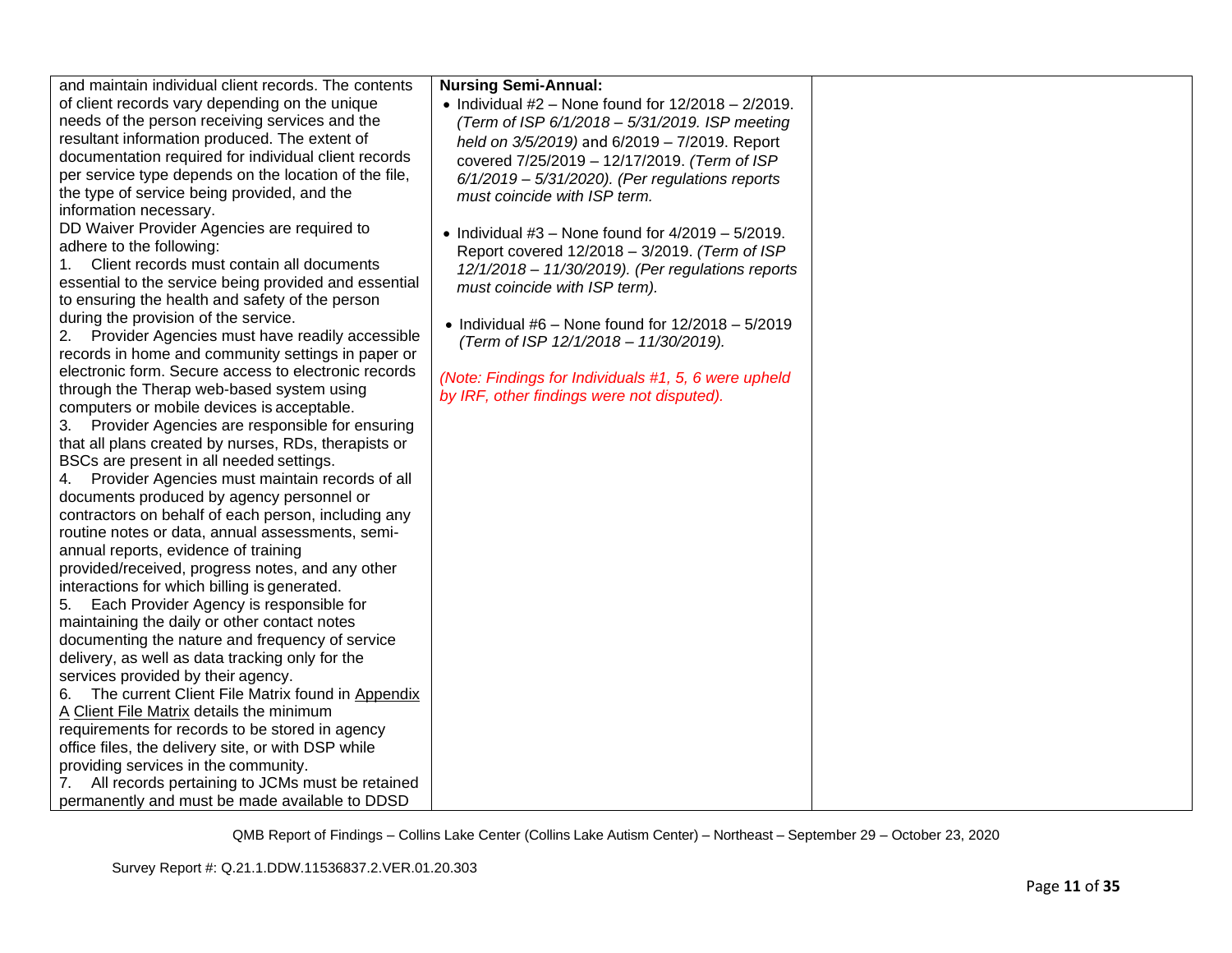| upon request, upon the termination or expiration of a  |  |
|--------------------------------------------------------|--|
| provider agreement, or upon provider withdrawal        |  |
| from services.                                         |  |
|                                                        |  |
|                                                        |  |
| <b>Chapter 19: Provider Reporting Requirements</b>     |  |
| 19.5 Semi-Annual Reporting: The semi-annual            |  |
| report provides status updates to life circumstances,  |  |
| health, and progress toward ISP goals and/or goals     |  |
| related to professional and clinical services provided |  |
| through the DD Waiver. This report is submitted to     |  |
| the CM for review and may guide actions taken by       |  |
| the person's IDT if necessary. Semi-annual reports     |  |
| may be requested by DDSD for QA activities.            |  |
|                                                        |  |
| Semi-annual reports are required as follows:           |  |
| DD Waiver Provider Agencies, except AT,                |  |
| EMSP, Supplemental Dental, PRSC, SSE and Crisis        |  |
| Supports, must complete semi-annual reports.           |  |
| 2. A Respite Provider Agency must submit a semi-       |  |
| annual progress report to the CM that describes        |  |
| progress on the Action Plan(s) and Desired             |  |
| Outcome(s) when Respite is the only service            |  |
| included in the ISP other than Case Management,        |  |
| for an adult age 21 or older.                          |  |
| 3. The first semi-annual report will cover the time    |  |
| from the start of the person's ISP year until the end  |  |
| of the subsequent six-month period (180 calendar       |  |
| days) and is due ten calendar days after the period    |  |
| ends (190 calendar days).                              |  |
| 4. The second semi-annual report is integrated         |  |
| into the annual report or professional                 |  |
| assessment/annual re-evaluation when applicable        |  |
| and is due 14 calendar days prior to the annual ISP    |  |
| meeting.                                               |  |
| Semi-annual reports must contain at a minimum<br>5.    |  |
| written documentation of:                              |  |
| a. the name of the person and date on each             |  |
|                                                        |  |
| page;                                                  |  |
| b. the timeframe that the report covers;               |  |
| c. timely completion of relevant activities from       |  |
| ISP Action Plans or clinical service goals             |  |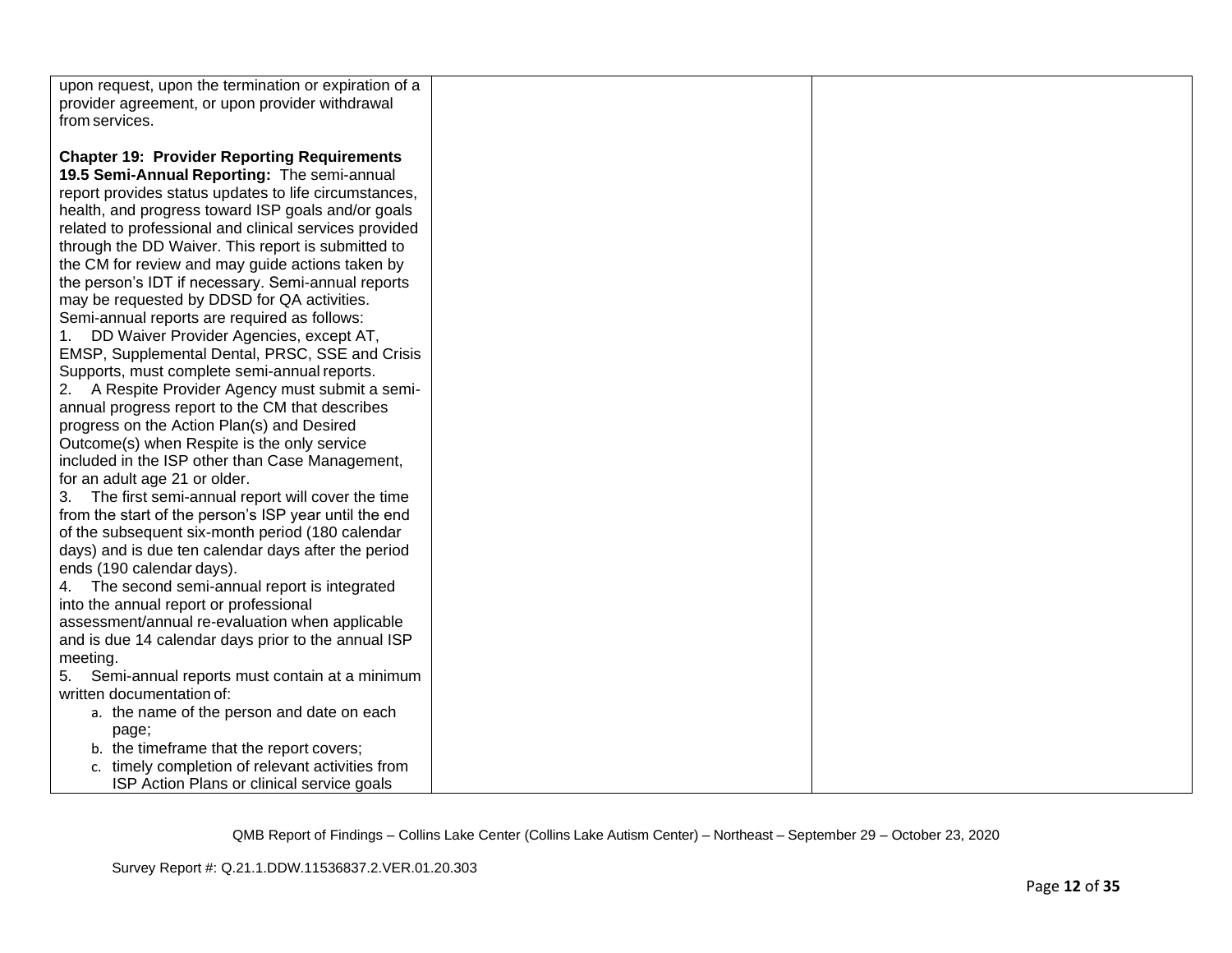| during timeframe the report is covering;<br>d. a description of progress towards Desired<br>Outcomes in the ISP related to the service |  |
|----------------------------------------------------------------------------------------------------------------------------------------|--|
| provided;                                                                                                                              |  |
| e. a description of progress toward any service<br>specific or treatment goals when applicable                                         |  |
| (e.g. health related goals for nursing);                                                                                               |  |
| f. significant changes in routine or staffing if                                                                                       |  |
| applicable;                                                                                                                            |  |
| g. unusual or significant life events, including<br>significant change of health or behavioral                                         |  |
| health condition;                                                                                                                      |  |
| h. the signature of the agency staff responsible                                                                                       |  |
| for preparing the report; and<br>i. any other required elements by service type                                                        |  |
| that are detailed in these standards.                                                                                                  |  |
|                                                                                                                                        |  |
|                                                                                                                                        |  |
|                                                                                                                                        |  |
|                                                                                                                                        |  |
|                                                                                                                                        |  |
|                                                                                                                                        |  |
|                                                                                                                                        |  |
|                                                                                                                                        |  |
|                                                                                                                                        |  |
|                                                                                                                                        |  |
|                                                                                                                                        |  |
|                                                                                                                                        |  |
|                                                                                                                                        |  |
|                                                                                                                                        |  |
|                                                                                                                                        |  |
|                                                                                                                                        |  |
|                                                                                                                                        |  |
|                                                                                                                                        |  |
|                                                                                                                                        |  |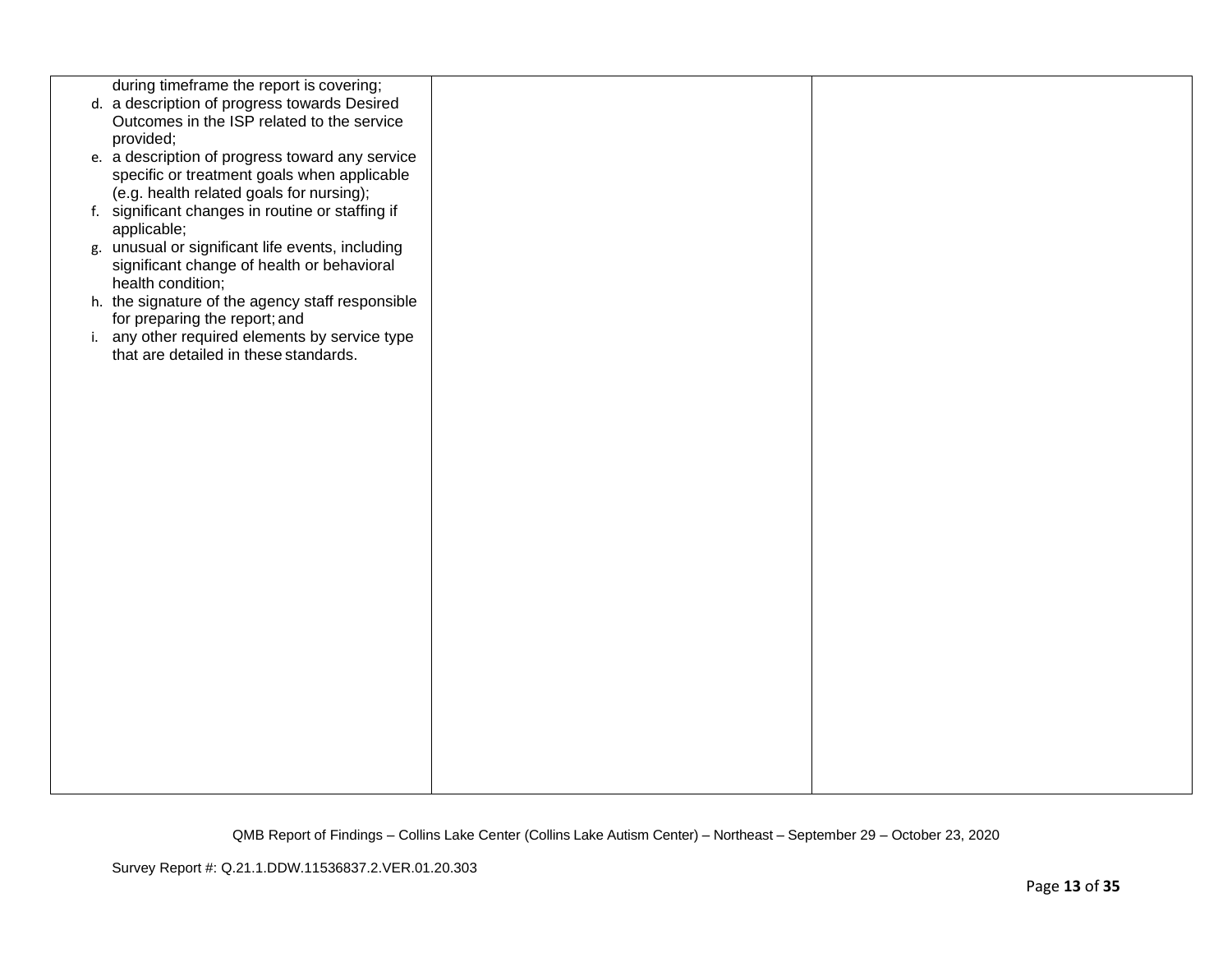| <b>Standard of Care</b>                                                                                                                             | <b>Routine Survey Deficiencies</b><br>January 31 - February 5 and February 17 - 21,                                                                     | <b>Verification Survey New and Repeat Deficiencies</b><br>September 29 - October 23, 2020 |  |  |
|-----------------------------------------------------------------------------------------------------------------------------------------------------|---------------------------------------------------------------------------------------------------------------------------------------------------------|-------------------------------------------------------------------------------------------|--|--|
|                                                                                                                                                     | 2020                                                                                                                                                    |                                                                                           |  |  |
| Service Domain: Qualified Providers - The State monitors non-licensed/non-certified providers to assure adherence to waiver requirements. The State |                                                                                                                                                         |                                                                                           |  |  |
|                                                                                                                                                     | implements its policies and procedures for verifying that provider training is conducted in accordance with State requirements and the approved waiver. |                                                                                           |  |  |
| Tag #1A37 Individual Specific Training (Routine                                                                                                     | <b>Condition of Participation Level Deficiency</b>                                                                                                      | <b>Standard Level Deficiency</b>                                                          |  |  |
| <b>Survey - Upheld by IRF)</b>                                                                                                                      |                                                                                                                                                         |                                                                                           |  |  |
| Developmental Disabilities (DD) Waiver Service                                                                                                      | After an analysis of the evidence it has been                                                                                                           | <b>Repeat Finding:</b>                                                                    |  |  |
| Standards 2/26/2018; Re-Issue: 12/28/2018; Eff                                                                                                      | determined there is a significant potential for a                                                                                                       |                                                                                           |  |  |
| 1/1/2019                                                                                                                                            | negative outcome to occur.                                                                                                                              | Based on record review, the Agency did not ensure                                         |  |  |
| <b>Chapter 17: Training Requirements: The</b>                                                                                                       |                                                                                                                                                         | that Individual Specific Training requirements were                                       |  |  |
| purpose of this chapter is to outline requirements for                                                                                              | Based on record review, the Agency did not ensure                                                                                                       | met for 1 of 12 Agency Personnel.                                                         |  |  |
| completing, reporting and documenting DDSD                                                                                                          | that Individual Specific Training requirements were                                                                                                     |                                                                                           |  |  |
| training requirements for DD Waiver Provider                                                                                                        | met for 7 of 16 Agency Personnel.                                                                                                                       | Review of personnel records found no evidence of                                          |  |  |
| Agencies as well as requirements for certified                                                                                                      |                                                                                                                                                         | the following:                                                                            |  |  |
| trainers or mentors of DDSD Core curriculum                                                                                                         | Review of personnel records found no evidence of                                                                                                        |                                                                                           |  |  |
| training.                                                                                                                                           | the following:                                                                                                                                          | <b>Direct Support Personnel (DSP):</b>                                                    |  |  |
| 17.1 Training Requirements for Direct Support                                                                                                       |                                                                                                                                                         |                                                                                           |  |  |
| <b>Personnel and Direct Support Supervisors:</b>                                                                                                    | <b>Direct Support Personnel (DSP):</b>                                                                                                                  | • Individual Specific Training (#511)                                                     |  |  |
| Direct Support Personnel (DSP) and Direct Support                                                                                                   | • Individual Specific Training (#502, 503, 507, 509,                                                                                                    |                                                                                           |  |  |
| Supervisors (DSS) include staff and contractors                                                                                                     | 510, 511, 512)                                                                                                                                          |                                                                                           |  |  |
| from agencies providing the following services:                                                                                                     |                                                                                                                                                         |                                                                                           |  |  |
| Supported Living, Family Living, CIHS, IMLS, CCS,<br>CIE and Crisis Supports.                                                                       | (Note: Findings for DSP #502, 503, 507, 509, 510,                                                                                                       |                                                                                           |  |  |
| 1. DSP/DSS must successfully:                                                                                                                       | 511, 512 are upheld by IRF, as documents were                                                                                                           |                                                                                           |  |  |
| a. Complete IST requirements in accordance with                                                                                                     | requested and not presented during the on-site                                                                                                          |                                                                                           |  |  |
| the specifications described in the ISP of each                                                                                                     | survey)                                                                                                                                                 |                                                                                           |  |  |
| person supported and as outlined in 17.10                                                                                                           |                                                                                                                                                         |                                                                                           |  |  |
| Individual-Specific Training below.                                                                                                                 |                                                                                                                                                         |                                                                                           |  |  |
| b. Complete training on DOH-approved ANE                                                                                                            |                                                                                                                                                         |                                                                                           |  |  |
| reporting procedures in accordance with NMAC                                                                                                        |                                                                                                                                                         |                                                                                           |  |  |
| 7.1.14                                                                                                                                              |                                                                                                                                                         |                                                                                           |  |  |
| c. Complete training in universal precautions. The                                                                                                  |                                                                                                                                                         |                                                                                           |  |  |
| training materials shall meet Occupational                                                                                                          |                                                                                                                                                         |                                                                                           |  |  |
| Safety and Health Administration (OSHA)                                                                                                             |                                                                                                                                                         |                                                                                           |  |  |
| requirements                                                                                                                                        |                                                                                                                                                         |                                                                                           |  |  |
| d. Complete and maintain certification in First Aid                                                                                                 |                                                                                                                                                         |                                                                                           |  |  |
| and CPR. The training materials shall meet                                                                                                          |                                                                                                                                                         |                                                                                           |  |  |
| OSHA requirements/guidelines.                                                                                                                       |                                                                                                                                                         |                                                                                           |  |  |
| e. Complete relevant training in accordance with                                                                                                    |                                                                                                                                                         |                                                                                           |  |  |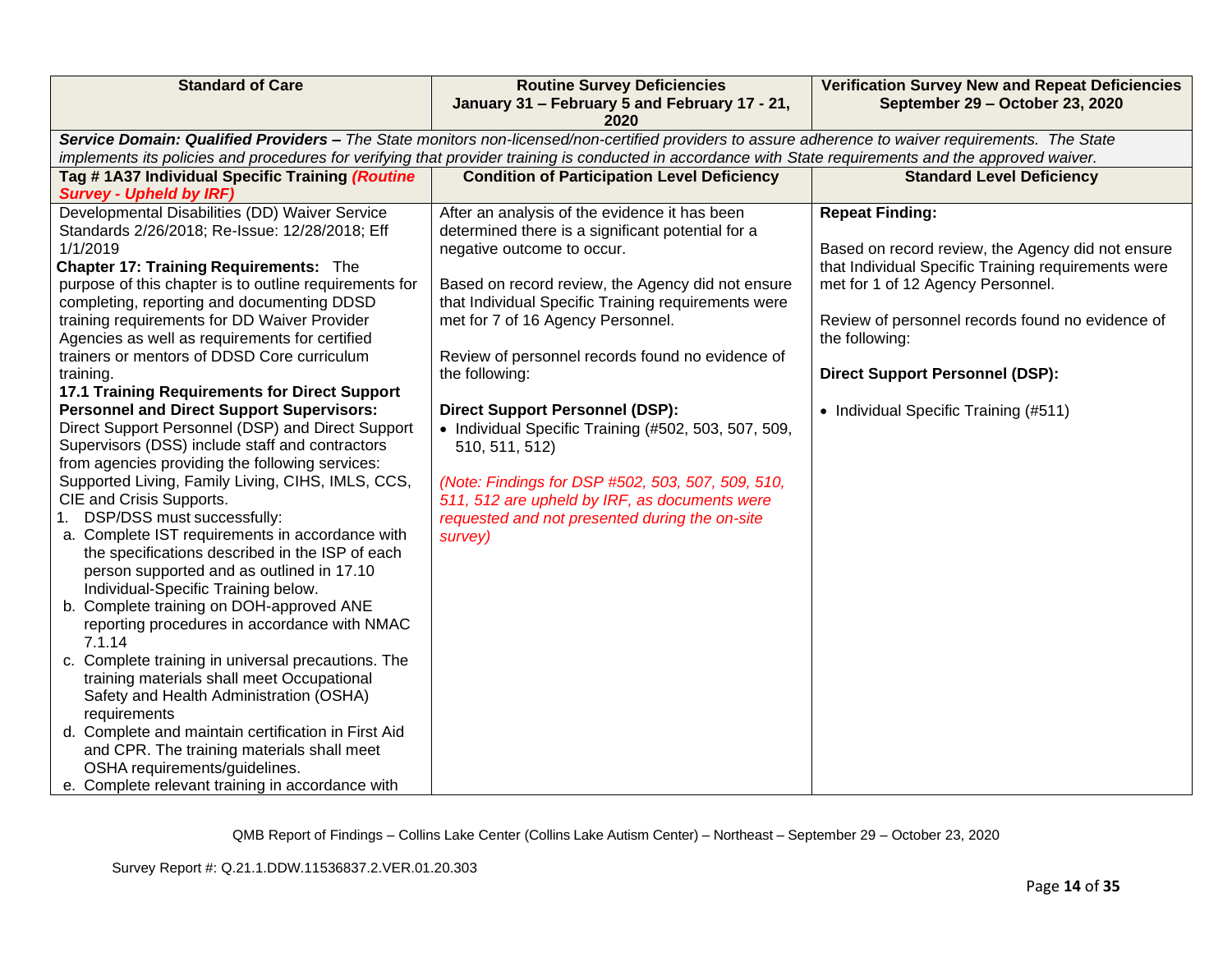| OSHA requirements (if job involves exposure to                                                              |  |
|-------------------------------------------------------------------------------------------------------------|--|
| hazardous chemicals).                                                                                       |  |
| Become certified in a DDSD-approved system of<br>f.                                                         |  |
| crisis prevention and intervention (e.g., MANDT,                                                            |  |
| Handle with Care, CPI) before using EPR.                                                                    |  |
| Agency DSP and DSS shall maintain                                                                           |  |
| certification in a DDSD-approved system if any                                                              |  |
| person they support has a BCIP that includes                                                                |  |
| the use of EPR.                                                                                             |  |
| g. Complete and maintain certification in a DDSD-                                                           |  |
| approved medication course if required to assist                                                            |  |
| with medication delivery.                                                                                   |  |
| h. Complete training regarding the HIPAA.                                                                   |  |
| 2. Any staff being used in an emergency to fill in                                                          |  |
| or cover a shift must have at a minimum the                                                                 |  |
| DDSD required core trainings and be on shift                                                                |  |
| with a DSP who has completed the relevant IST.                                                              |  |
|                                                                                                             |  |
| 17.10 Individual-Specific Training: The following                                                           |  |
| are elements of IST: defined standards of                                                                   |  |
| performance, curriculum tailored to teach skills and                                                        |  |
| knowledge necessary to meet those standards of                                                              |  |
| performance, and formal examination or                                                                      |  |
| demonstration to verify standards of performance,                                                           |  |
| using the established DDSD training levels of                                                               |  |
| awareness, knowledge, and skill.                                                                            |  |
| Reaching an awareness level may be                                                                          |  |
| accomplished by reading plans or other information.<br>The trainee is cognizant of information related to a |  |
| person's specific condition. Verbal or written recall                                                       |  |
| of basic information or knowing where to access the                                                         |  |
| information can verify awareness.                                                                           |  |
| Reaching a knowledge level may take the form of                                                             |  |
| observing a plan in action, reading a plan more                                                             |  |
| thoroughly, or having a plan described by the author                                                        |  |
| or their designee. Verbal or written recall or                                                              |  |
| demonstration may verify this level of competence.                                                          |  |
| Reaching a skill level involves being trained by a                                                          |  |
| therapist, nurse, designated or experienced                                                                 |  |
| designated trainer. The trainer shall demonstrate                                                           |  |
| the techniques according to the plan. Then they                                                             |  |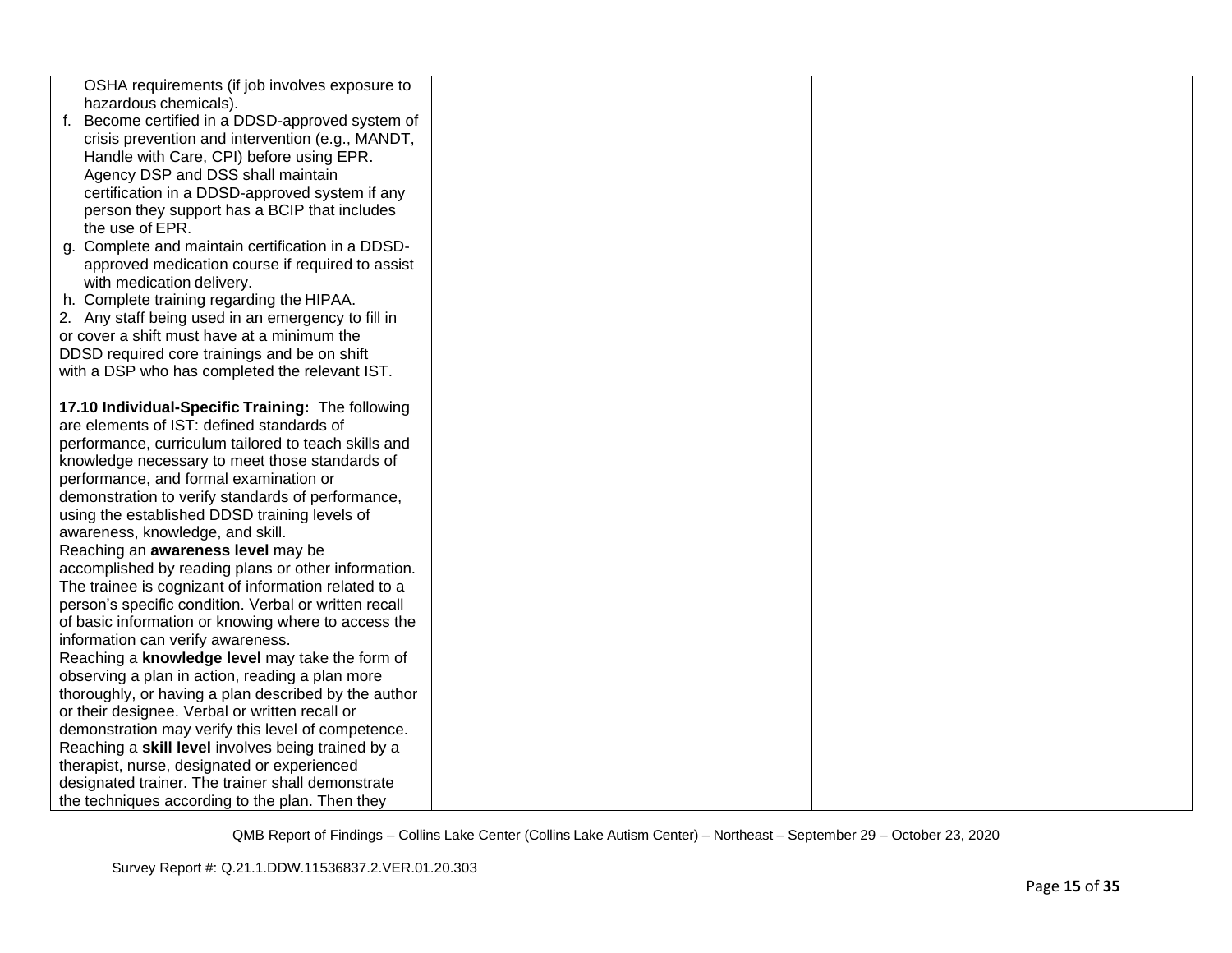| observe and provide feedback to the trainee as they  |  |
|------------------------------------------------------|--|
| implement the techniques. This should be repeated    |  |
| until competence is demonstrated. Demonstration of   |  |
| skill or observed implementation of the techniques   |  |
| or strategies verifies skill level competence.       |  |
| Trainees should be observed on more than one         |  |
| occasion to ensure appropriate techniques are        |  |
| maintained and to provide additional                 |  |
| coaching/feedback.                                   |  |
| Individuals shall receive services from competent    |  |
| and qualified Provider Agency personnel who must     |  |
| successfully complete IST requirements<br>in.        |  |
| accordance with the specifications described in the  |  |
| ISP of each person supported.                        |  |
| 1. IST must be arranged and conducted at least       |  |
| annually. IST includes training on the ISP Desired   |  |
| Outcomes, Action Plans, strategies, and information  |  |
| about the person's preferences regarding privacy,    |  |
| communication style, and routines. More frequent     |  |
| training may be necessary if the annual ISP          |  |
| changes before the year ends.                        |  |
| 2. IST for therapy-related WDSI, HCPs, MERPs,        |  |
| CARMPs, PBSA, PBSP, and BCIP, must occur at          |  |
| least annually and more often if plans change, or if |  |
| monitoring by the plan author or agency finds        |  |
| incorrect implementation, when new DSP or CM are     |  |
| assigned to work with a person, or when an existing  |  |
| DSP or CM requires a refresher.                      |  |
| 3. The competency level of the training is based     |  |
| on the IST section of the ISP.                       |  |
| 4. The person should be present for and involved     |  |
| in IST whenever possible.                            |  |
| 5. Provider Agencies are responsible for tracking    |  |
| of IST requirements.                                 |  |
| 6. Provider Agencies must arrange and ensure         |  |
| that DSP's are trained on the contents of the plans  |  |
| in accordance with timelines indicated in the        |  |
| Individual-Specific Training Requirements: Support   |  |
| Plans section of the ISP and notify the plan authors |  |
| when new DSP are hired to arrange for trainings.     |  |
| 7. If a therapist, BSC, nurse, or other author of a  |  |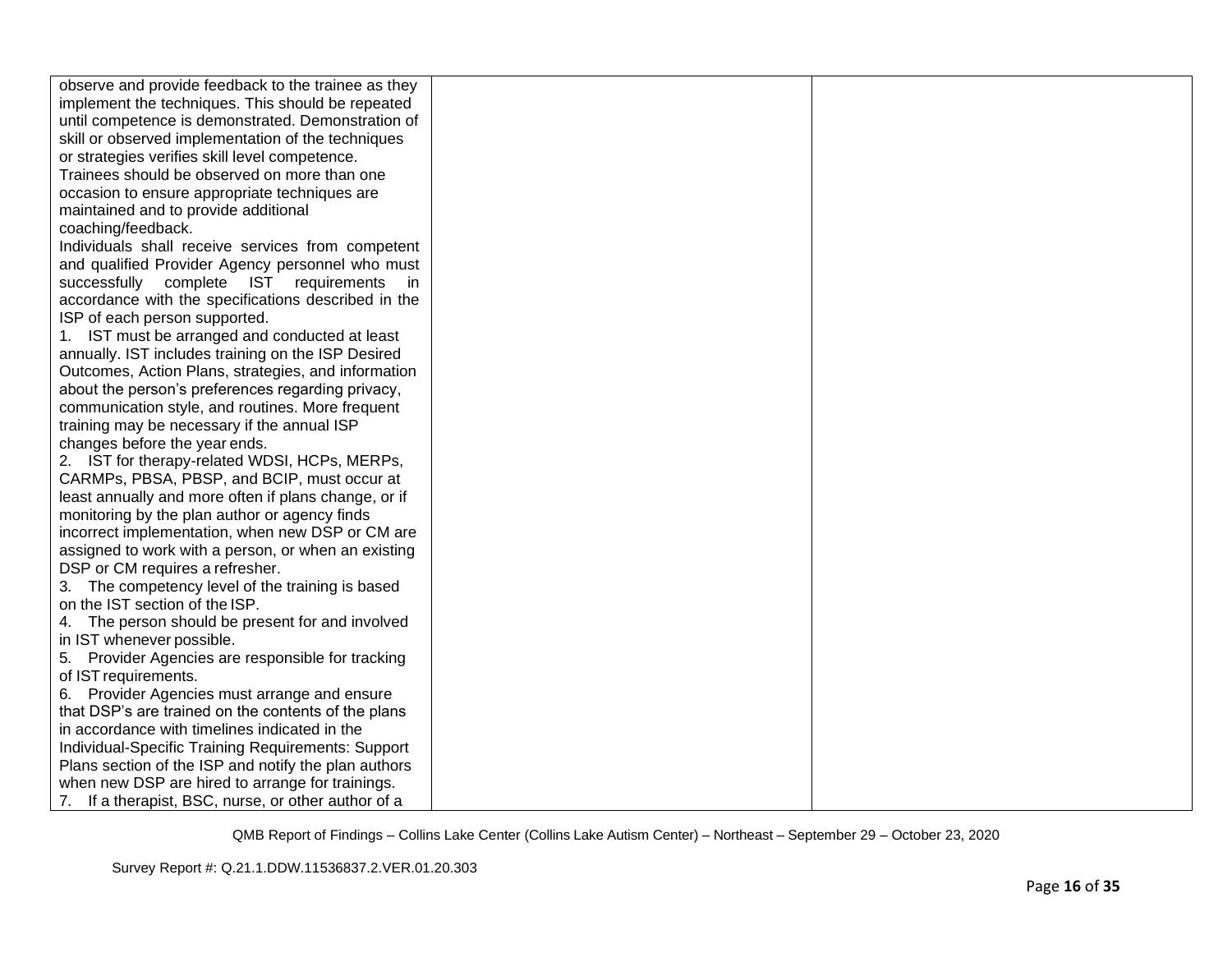| plan, healthcare or otherwise, chooses to designate<br>a trainer, that person is still responsible for providing<br>the curriculum to the designated trainer. The author<br>of the plan is also responsible for ensuring the<br>designated trainer is verifying competency in<br>alignment with their curriculum, doing periodic<br>quality assurance checks with their designated<br>trainer, and re-certifying the designated trainer at<br>least annually and/or when there is a change to a<br>person's plan.                                                                                                                                                                                                                                                                                                                                                                                                                            |  |
|----------------------------------------------------------------------------------------------------------------------------------------------------------------------------------------------------------------------------------------------------------------------------------------------------------------------------------------------------------------------------------------------------------------------------------------------------------------------------------------------------------------------------------------------------------------------------------------------------------------------------------------------------------------------------------------------------------------------------------------------------------------------------------------------------------------------------------------------------------------------------------------------------------------------------------------------|--|
| 17.10.1 IST Training Rosters: IST Training Rosters<br>are required for all IST trainings:<br>1. IST Training Rosters must include:<br>a. the name of the person receiving DD Waiver<br>services:<br>b. the date of the training;<br>c. IST topic for the training;<br>d. the signature of each trainee;<br>e. the role of each trainee (e.g., CIHS staff, CIE<br>staff, family, etc.); and<br>f. the signature and title or role of the trainer.<br>2. A competency-based training roster (required for<br>CARMPs) includes all information above but also<br>includes the level of training (awareness,<br>knowledge, or skilled) the trainee has attained. (See<br>Chapter 5.5 Aspiration Risk Management for more<br>details about CARMPs.)<br>3. A copy of the training roster is submitted to the<br>agency employing the staff trained within seven<br>calendar days of the training date. The original is<br>retained by the trainer. |  |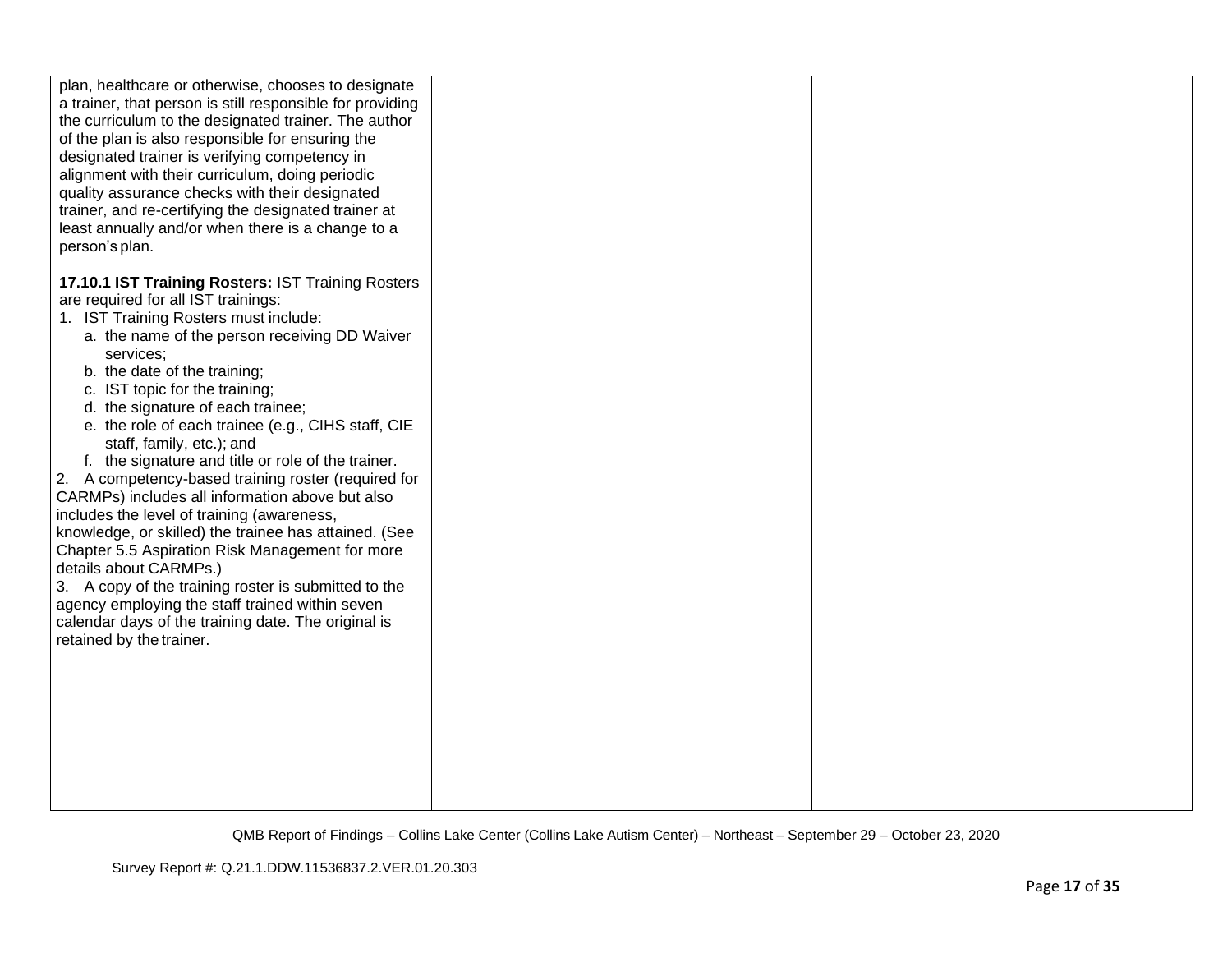| <b>Standard of Care</b>                              | <b>Routine Survey Deficiencies</b><br>January 31 - February 5 and February 17 - 21,                                                                              | <b>Verification Survey New and Repeat Deficiencies</b><br>September 29 - October 23, 2020 |  |  |
|------------------------------------------------------|------------------------------------------------------------------------------------------------------------------------------------------------------------------|-------------------------------------------------------------------------------------------|--|--|
|                                                      | 2020                                                                                                                                                             |                                                                                           |  |  |
|                                                      | Service Domain: Health and Welfare - The state, on an ongoing basis, identifies, addresses and seeks to prevent occurrences of abuse, neglect and                |                                                                                           |  |  |
|                                                      | exploitation. Individuals shall be afforded their basic human rights. The provider supports individuals to access needed healthcare services in a timely manner. |                                                                                           |  |  |
| Tag #1A09 Medication Delivery Routine                | <b>Condition of Participation Level Deficiency</b>                                                                                                               | <b>Condition of Participation Level Deficiency</b>                                        |  |  |
| <b>Medication Administration</b>                     |                                                                                                                                                                  |                                                                                           |  |  |
| Developmental Disabilities (DD) Waiver Service       | After an analysis of the evidence it has been                                                                                                                    | <b>New / Repeat Finding:</b>                                                              |  |  |
| Standards 2/26/2018; Re-Issue: 12/28/2018; Eff       | determined there is a significant potential for a                                                                                                                |                                                                                           |  |  |
| 1/1/2019                                             | negative outcome to occur.                                                                                                                                       | After an analysis of the evidence it has been                                             |  |  |
| <b>Chapter 20: Provider Documentation and Client</b> |                                                                                                                                                                  | determined there is a significant potential for a                                         |  |  |
| <b>Records 20.6 Medication Administration Record</b> | Medication Administration Records (MAR) were                                                                                                                     | negative outcome to occur.                                                                |  |  |
| (MAR): A current Medication Administration           | reviewed for the months of January and February                                                                                                                  |                                                                                           |  |  |
| Record (MAR) must be maintained in all settings      | 2020.                                                                                                                                                            | Medication Administration Records (MAR) were                                              |  |  |
| where medications or treatments are delivered.       |                                                                                                                                                                  | reviewed for the month of August 2020.                                                    |  |  |
| Family Living Providers may opt not to use MARs if   | Based on record review, 2 of 3 individuals had                                                                                                                   |                                                                                           |  |  |
| they are the sole provider who supports the person   | Medication Administration Records (MAR), which                                                                                                                   | Based on record review, 2 of 2 individuals had                                            |  |  |
| with medications or treatments. However, if there    | contained missing medication entries and/or other                                                                                                                | Medication Administration Records (MAR), which                                            |  |  |
| are services provided by unrelated DSP, ANS for      | errors:                                                                                                                                                          | contained missing medication entries and/or other                                         |  |  |
| Medication Oversight must be budgeted, and a MAR     |                                                                                                                                                                  | errors:                                                                                   |  |  |
| must be created and used by the DSP.                 | Individual #2                                                                                                                                                    |                                                                                           |  |  |
| Primary and Secondary Provider Agencies are          | January 2020                                                                                                                                                     | Individual #2                                                                             |  |  |
| responsible for:                                     | Medication Administration Records contained                                                                                                                      | August 2020                                                                               |  |  |
| 1. Creating and maintaining either an                | missing entries. No documentation found                                                                                                                          | As indicated by the Medication Administration                                             |  |  |
| electronic or paper MAR in their service             | indicating reason for missing entries:                                                                                                                           | Records the Individual is to take Aurum METD/10                                           |  |  |
| setting. Provider Agencies may use the MAR           | • Super Carnosine 500mg (1 time daily) - Blank                                                                                                                   | Ferrum met D17 / Sidereum D30 10 drops (2                                                 |  |  |
| in Therap but are not mandated to do so.             | $1/3$ (8 AM)                                                                                                                                                     | times daily). According to the Physician's Orders                                         |  |  |
| 2. Continually communicating any changes             |                                                                                                                                                                  | Ferrum / Aurum Comp 10 drops is to be taken 1                                             |  |  |
| about medications and treatments between             | Medication Administration Records contain the                                                                                                                    | time daily. Medication Administration Record and                                          |  |  |
| Provider Agencies to assure health and safety.       | following medications. No Physician's Orders were                                                                                                                | Physician's Orders do not match.                                                          |  |  |
| 7. Including the following on the MAR:               | found for the following medications:                                                                                                                             |                                                                                           |  |  |
| a. The name of the person, a transcription of        | • Arnica Drops (2 times daily)                                                                                                                                   | Medication Administration Records contain the                                             |  |  |
| the physician's or licensed health care              |                                                                                                                                                                  | following medications. No Physician's Orders were                                         |  |  |
| provider's orders including the brand and            | • Digestodoron Drops (2 times daily)                                                                                                                             | found for the following medications:                                                      |  |  |
| generic names for all ordered routine and            |                                                                                                                                                                  |                                                                                           |  |  |
| PRN medications or treatments, and the               | • Super Carnosine 500mg (1 time daily)                                                                                                                           | • Arnica D20 10 Drops (2 times daily)                                                     |  |  |
| diagnoses for which the medications or               |                                                                                                                                                                  |                                                                                           |  |  |
| treatments are prescribed;                           | Individual #6                                                                                                                                                    | Individual #6                                                                             |  |  |
| b. The prescribed dosage, frequency and              | January 2020                                                                                                                                                     | August 2020                                                                               |  |  |
| method or route of administration; times             |                                                                                                                                                                  |                                                                                           |  |  |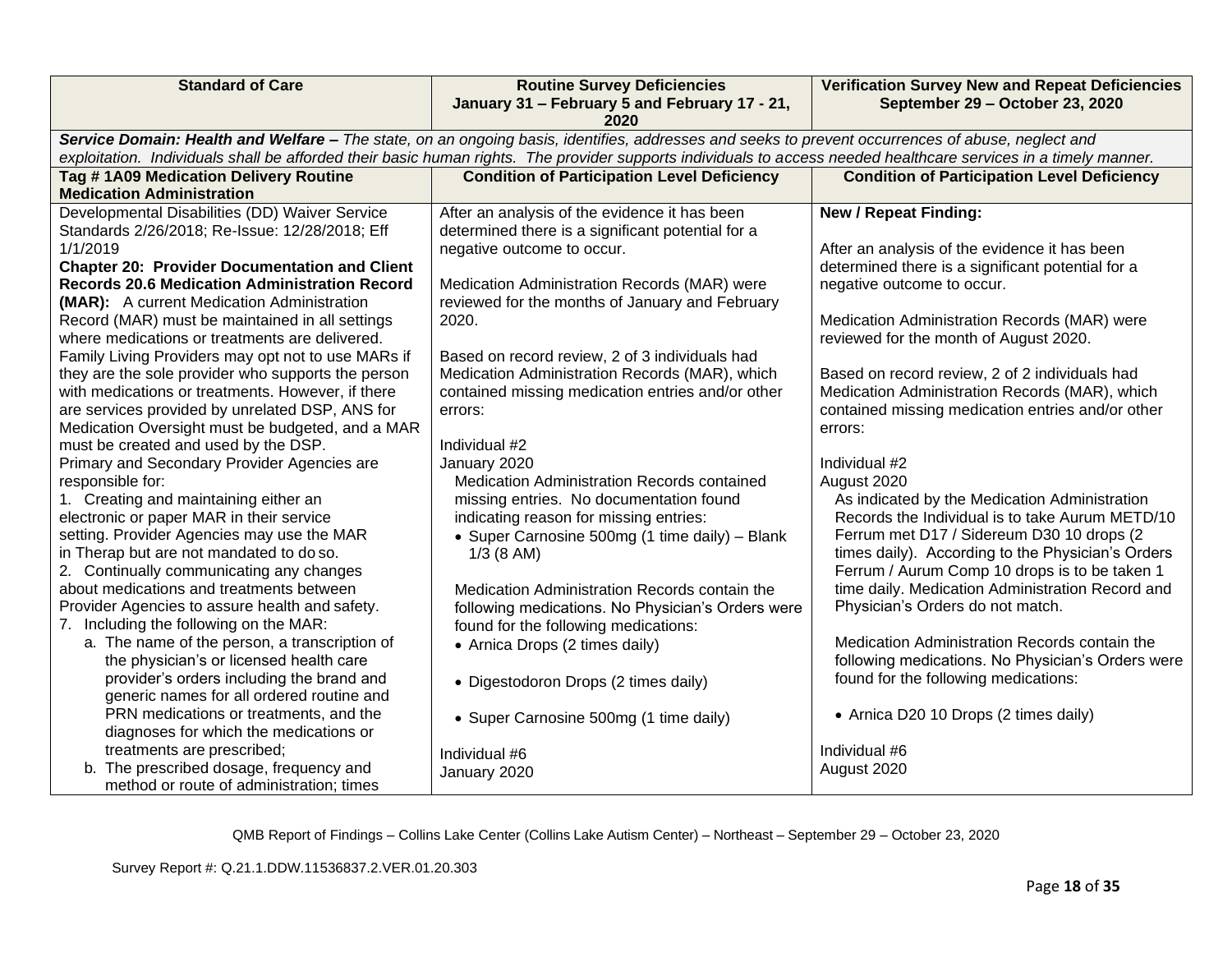| and dates of administration for all ordered<br>routine or PRN prescriptions or treatments;<br>over the counter (OTC) or "comfort"<br>medications or treatments and all self-<br>selected herbal or vitamin therapy;<br>c. Documentation of all time limited or<br>discontinued medications or treatments;<br>d. The initials of the individual administering<br>or assisting with the medication delivery<br>and a signature page or electronic record<br>that designates the full name<br>corresponding to the initials;<br>e. Documentation of refused, missed, or held<br>medications or treatments;<br>Documentation of any allergic<br>reaction that occurred due to<br>medication or treatments; and<br>g. For PRN medications or treatments:<br><i>i.</i> instructions for the use of the PRN<br>medication or treatment which must include<br>observable signs/symptoms or<br>circumstances in which the medication or<br>treatment is to be used and the number of<br>doses that may be used in a 24-hour<br>period;<br>ii. clear documentation that the DSP<br>contacted the agency nurse prior to<br>assisting with the medication or<br>treatment, unless the DSP is a Family<br>Living Provider related by affinity of<br>consanguinity; and<br>iii. documentation of the effectiveness of<br>the PRN medication or treatment. | Medication Administration Records contained<br>missing entries. No documentation found<br>indicating reason for missing entries:<br>• Buspirone 15mg (4 times daily) - Blank 1/30 (8<br>AM and 12 PM)<br>• Cetirizine 10mg (1 time daily) - Blank 1/30 (8<br>AM)<br>• Fluticasone Nasal Spray 5mg (1 time daily) -<br>Blank 1/30 (8 AM) | Medication Administration Records contain the<br>following medications. No Physician's Orders were<br>found for the following medications:<br>• Senna Plus 8.6mg (2 times daily)<br>• Probiotic (1 time daily) |
|---------------------------------------------------------------------------------------------------------------------------------------------------------------------------------------------------------------------------------------------------------------------------------------------------------------------------------------------------------------------------------------------------------------------------------------------------------------------------------------------------------------------------------------------------------------------------------------------------------------------------------------------------------------------------------------------------------------------------------------------------------------------------------------------------------------------------------------------------------------------------------------------------------------------------------------------------------------------------------------------------------------------------------------------------------------------------------------------------------------------------------------------------------------------------------------------------------------------------------------------------------------------------------------------------------------------------------------------|-----------------------------------------------------------------------------------------------------------------------------------------------------------------------------------------------------------------------------------------------------------------------------------------------------------------------------------------|----------------------------------------------------------------------------------------------------------------------------------------------------------------------------------------------------------------|
| <b>Chapter 10 Living Care Arrangements</b>                                                                                                                                                                                                                                                                                                                                                                                                                                                                                                                                                                                                                                                                                                                                                                                                                                                                                                                                                                                                                                                                                                                                                                                                                                                                                                  |                                                                                                                                                                                                                                                                                                                                         |                                                                                                                                                                                                                |
| 10.3.4 Medication Assessment and Delivery:<br>Living Supports Provider Agencies must support and                                                                                                                                                                                                                                                                                                                                                                                                                                                                                                                                                                                                                                                                                                                                                                                                                                                                                                                                                                                                                                                                                                                                                                                                                                            |                                                                                                                                                                                                                                                                                                                                         |                                                                                                                                                                                                                |
| comply with:                                                                                                                                                                                                                                                                                                                                                                                                                                                                                                                                                                                                                                                                                                                                                                                                                                                                                                                                                                                                                                                                                                                                                                                                                                                                                                                                |                                                                                                                                                                                                                                                                                                                                         |                                                                                                                                                                                                                |
| 1. the processes identified in the DDSD AWMD<br>training;                                                                                                                                                                                                                                                                                                                                                                                                                                                                                                                                                                                                                                                                                                                                                                                                                                                                                                                                                                                                                                                                                                                                                                                                                                                                                   |                                                                                                                                                                                                                                                                                                                                         |                                                                                                                                                                                                                |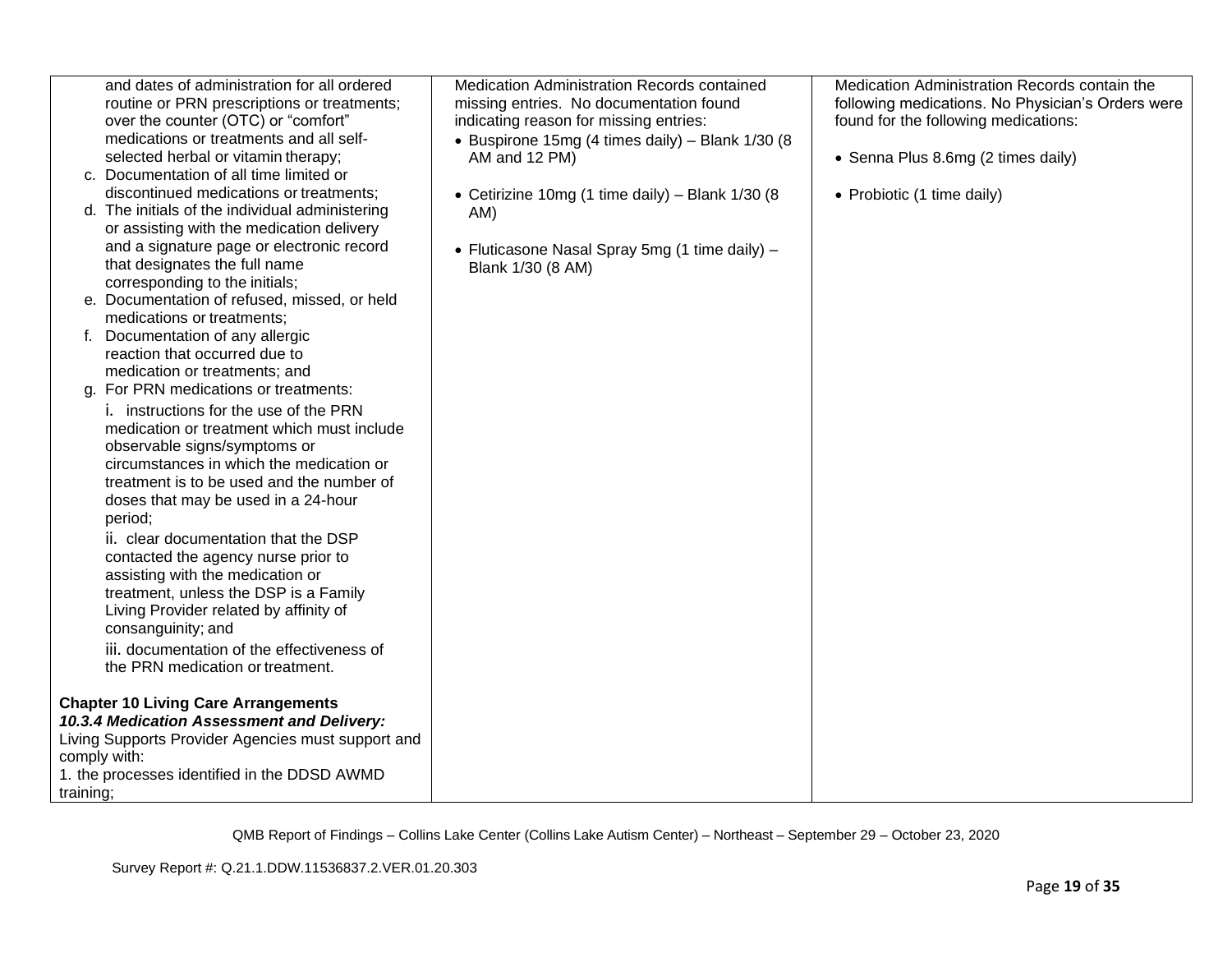| 2. the nursing and DSP functions identified in    |  |
|---------------------------------------------------|--|
| the Chapter 13.3 Part 2- Adult Nursing            |  |
| Services;                                         |  |
| 3. all Board of Pharmacy regulations as noted in  |  |
| Chapter 16.5 Board of Pharmacy; and               |  |
| 4. documentation requirements in a                |  |
| Medication Administration Record (MAR) as         |  |
| described in Chapter 20.6 Medication              |  |
| Administration Record (MAR).                      |  |
| NMAC 16.19.11.8 MINIMUM STANDARDS:                |  |
| A. MINIMUM STANDARDS FOR THE                      |  |
| DISTRIBUTION, STORAGE, HANDLING AND               |  |
| <b>RECORD KEEPING OF DRUGS:</b>                   |  |
| (d) The facility shall have a Medication          |  |
| Administration Record (MAR) documenting           |  |
| medication administered to residents, including   |  |
| over-the-counter medications. This                |  |
| documentation shall include:                      |  |
| Name of resident;<br>(i)                          |  |
| Date given;<br>(ii)                               |  |
| Drug product name;<br>(iii)                       |  |
| Dosage and form;<br>(iv)                          |  |
| Strength of drug;<br>(v)                          |  |
| (vi) Route of administration;                     |  |
| (vii) How often medication is to be taken;        |  |
| (viii) Time taken and staff initials;             |  |
| (ix) Dates when the medication is discontinued    |  |
| or changed;<br>The name and initials of all staff |  |
| (x)<br>administering medications.                 |  |
|                                                   |  |
| <b>Model Custodial Procedure Manual</b>           |  |
| <b>D. Administration of Drugs</b>                 |  |
| Unless otherwise stated by practitioner, patients |  |
| will not be allowed to administer their own       |  |
| medications.                                      |  |
| Document the practitioner's order authorizing the |  |
| self-administration of medications.               |  |
|                                                   |  |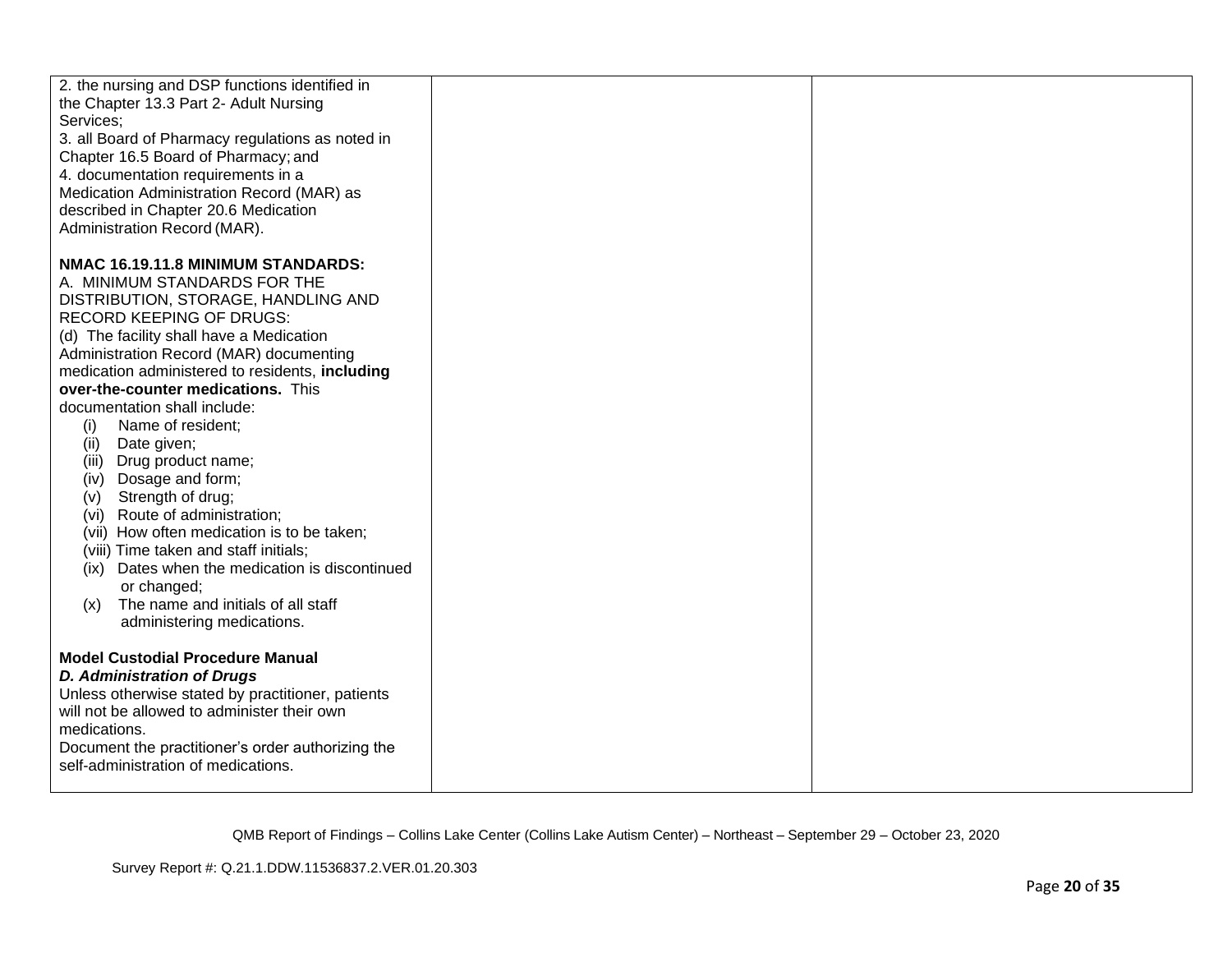| All PRN (As needed) medications shall have<br>complete detail instructions regarding the<br>administering of the medication. This shall include: |  |
|--------------------------------------------------------------------------------------------------------------------------------------------------|--|
|                                                                                                                                                  |  |
|                                                                                                                                                  |  |
|                                                                                                                                                  |  |
| $\triangleright$ symptoms that indicate the use of the                                                                                           |  |
| medication,                                                                                                                                      |  |
|                                                                                                                                                  |  |
| $\triangleright$ exact dosage to be used, and                                                                                                    |  |
|                                                                                                                                                  |  |
| the exact amount to be used in a 24-hour<br>$\blacktriangleright$                                                                                |  |
|                                                                                                                                                  |  |
| period.                                                                                                                                          |  |
|                                                                                                                                                  |  |
|                                                                                                                                                  |  |
|                                                                                                                                                  |  |
|                                                                                                                                                  |  |
|                                                                                                                                                  |  |
|                                                                                                                                                  |  |
|                                                                                                                                                  |  |
|                                                                                                                                                  |  |
|                                                                                                                                                  |  |
|                                                                                                                                                  |  |
|                                                                                                                                                  |  |
|                                                                                                                                                  |  |
|                                                                                                                                                  |  |
|                                                                                                                                                  |  |
|                                                                                                                                                  |  |
|                                                                                                                                                  |  |
|                                                                                                                                                  |  |
|                                                                                                                                                  |  |
|                                                                                                                                                  |  |
|                                                                                                                                                  |  |
|                                                                                                                                                  |  |
|                                                                                                                                                  |  |
|                                                                                                                                                  |  |
|                                                                                                                                                  |  |
|                                                                                                                                                  |  |
|                                                                                                                                                  |  |
|                                                                                                                                                  |  |
|                                                                                                                                                  |  |
|                                                                                                                                                  |  |
|                                                                                                                                                  |  |
|                                                                                                                                                  |  |
|                                                                                                                                                  |  |
|                                                                                                                                                  |  |
|                                                                                                                                                  |  |
|                                                                                                                                                  |  |
|                                                                                                                                                  |  |
|                                                                                                                                                  |  |
|                                                                                                                                                  |  |
|                                                                                                                                                  |  |
|                                                                                                                                                  |  |
|                                                                                                                                                  |  |
|                                                                                                                                                  |  |
|                                                                                                                                                  |  |
|                                                                                                                                                  |  |
|                                                                                                                                                  |  |
|                                                                                                                                                  |  |
|                                                                                                                                                  |  |
|                                                                                                                                                  |  |
|                                                                                                                                                  |  |
|                                                                                                                                                  |  |
|                                                                                                                                                  |  |
|                                                                                                                                                  |  |
|                                                                                                                                                  |  |
|                                                                                                                                                  |  |
|                                                                                                                                                  |  |
|                                                                                                                                                  |  |
|                                                                                                                                                  |  |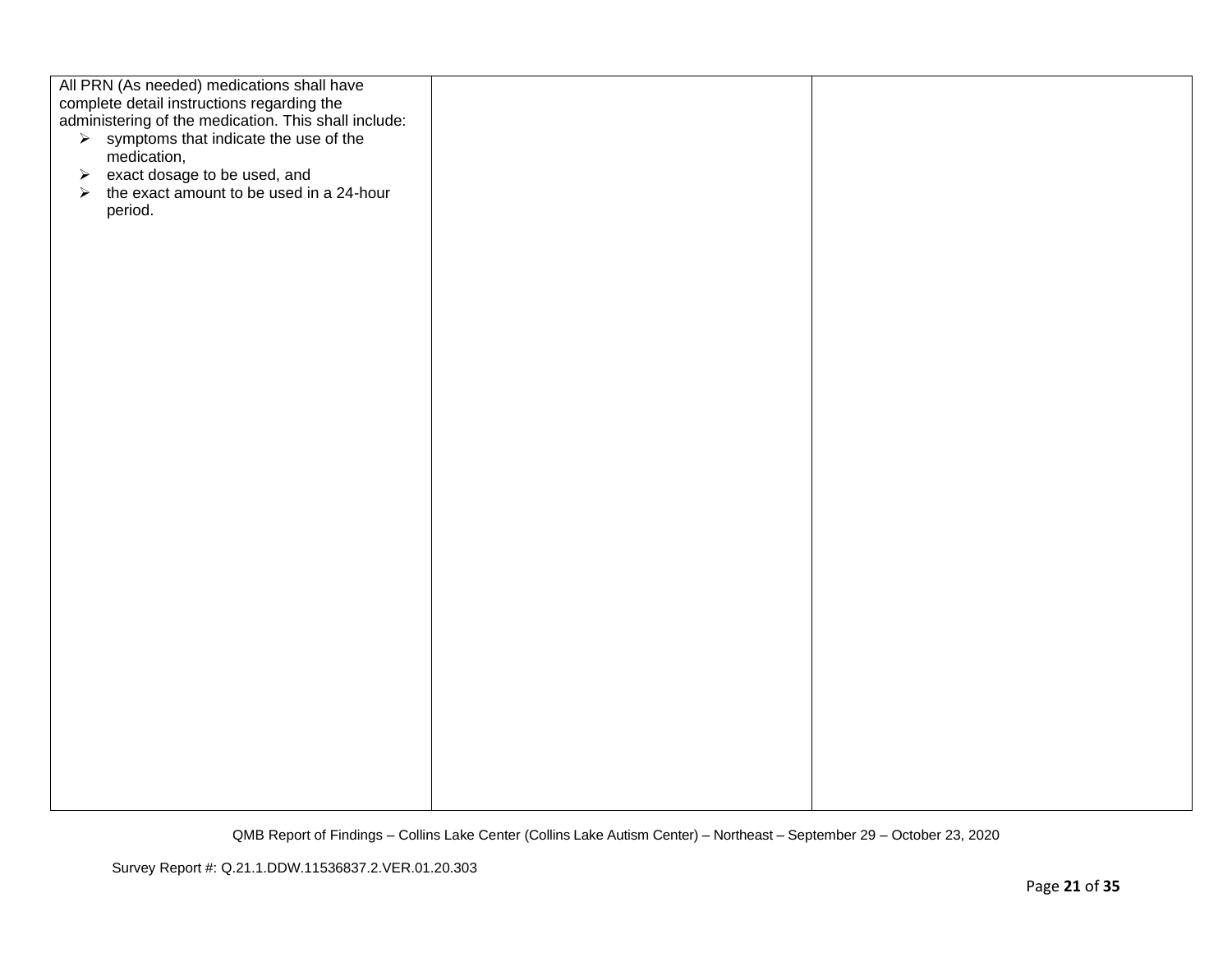| Tag #1A09.1 Medication Delivery PRN<br><b>Medication Administration</b> | <b>Condition of Participation Level Deficiency</b> | <b>Condition of Participation Level Deficiency</b> |
|-------------------------------------------------------------------------|----------------------------------------------------|----------------------------------------------------|
| Developmental Disabilities (DD) Waiver Service                          | After an analysis of the evidence it has been      | <b>New / Repeat Findings:</b>                      |
| Standards 2/26/2018; Re-Issue: 12/28/2018; Eff                          | determined there is a significant potential for a  |                                                    |
| 1/1/2019                                                                | negative outcome to occur.                         | After an analysis of the evidence it has been      |
| <b>Chapter 20: Provider Documentation and Client</b>                    |                                                    | determined there is a significant potential for a  |
| <b>Records 20.6 Medication Administration Record</b>                    | Medication Administration Records (MAR) were       | negative outcome to occur.                         |
| (MAR): A current Medication Administration                              | reviewed for the months of January and February    |                                                    |
| Record (MAR) must be maintained in all settings                         | 2020                                               | Medication Administration Records (MAR) were       |
| where medications or treatments are delivered.                          |                                                    | reviewed for the month of August 2020              |
| Family Living Providers may opt not to use MARs if                      | Based on record review, 1 of 3 individuals had PRN |                                                    |
| they are the sole provider who supports the person                      | Medication Administration Records (MAR), which     | Based on record review, 2 of 2 individuals had PRN |
| with medications or treatments. However, if there                       | contained missing elements as required by          | Medication Administration Records (MAR), which     |
| are services provided by unrelated DSP, ANS for                         | standard:                                          | contained missing elements as required by          |
| Medication Oversight must be budgeted, and a MAR                        |                                                    | standard:                                          |
| must be created and used by the DSP.                                    | Individual #2                                      |                                                    |
| Primary and Secondary Provider Agencies are                             | January 2020                                       | Individual #2                                      |
| responsible for:                                                        | No Effectiveness was noted on the Medication       | August 2020                                        |
| 1. Creating and maintaining either an                                   | Administration Record for the following PRN        | Medication Administration Records contain the      |
| electronic or paper MAR in their service                                | medication:                                        | following medications. No Physician's Orders were  |
| setting. Provider Agencies may use the MAR                              |                                                    | found for the following medications:               |
| in Therap but are not mandated to do so.                                | • Robitussin DM Cough Syrup - PRN - 1/2 (given     |                                                    |
| 2. Continually communicating any changes                                | 3 times), 1/4, 5 (given 2 times), and 1/9, 10      | • Acetaminophen 500mg (PRN)                        |
| about medications and treatments between                                | (given 1 time).                                    |                                                    |
| Provider Agencies to assure health and safety.                          |                                                    | • Aurum D30 (PRN)                                  |
| 7. Including the following on the MAR:                                  | . Tylenol 325mg - PRN - 1/2 (given 2 times), 1/7,  |                                                    |
| a. The name of the person, a transcription of                           | 14, 25 (given 1 time).                             | • Imodium (PRN)                                    |
| the physician's or licensed health care                                 |                                                    |                                                    |
| provider's orders including the brand and                               | No Time of Administration was noted on the         | Individual #6                                      |
| generic names for all ordered routine and                               | Medication Administration Record for the           | August 2020                                        |
| PRN medications or treatments, and the                                  | following PRN medication:                          | Medication Administration Records contain the      |
| diagnoses for which the medications or                                  | . Robitussin DM Cough Syrup - PRN - 1/6 -1/7.      | following medications. No Physician's Orders were  |
| treatments are prescribed;                                              |                                                    | found for the following medications:               |
| b. The prescribed dosage, frequency and                                 | As indicated by the Medication Administration      |                                                    |
| method or route of administration; times                                | Records the individual is to take Acetaminophen    | • Imodium (PRN)                                    |
| and dates of administration for all ordered                             | 500mg (Every 4 hours as needed). According to      |                                                    |
| routine or PRN prescriptions or treatments;                             | the Physician's Orders, Acetaminophen 500mg is     | • Melatonin (PRN)                                  |
| over the counter (OTC) or "comfort"                                     | to be taken every 6 hours as needed. Medication    |                                                    |
| medications or treatments and all self-                                 | Administration Record and Physician's Orders do    |                                                    |
| selected herbal or vitamin therapy;                                     | not match.                                         |                                                    |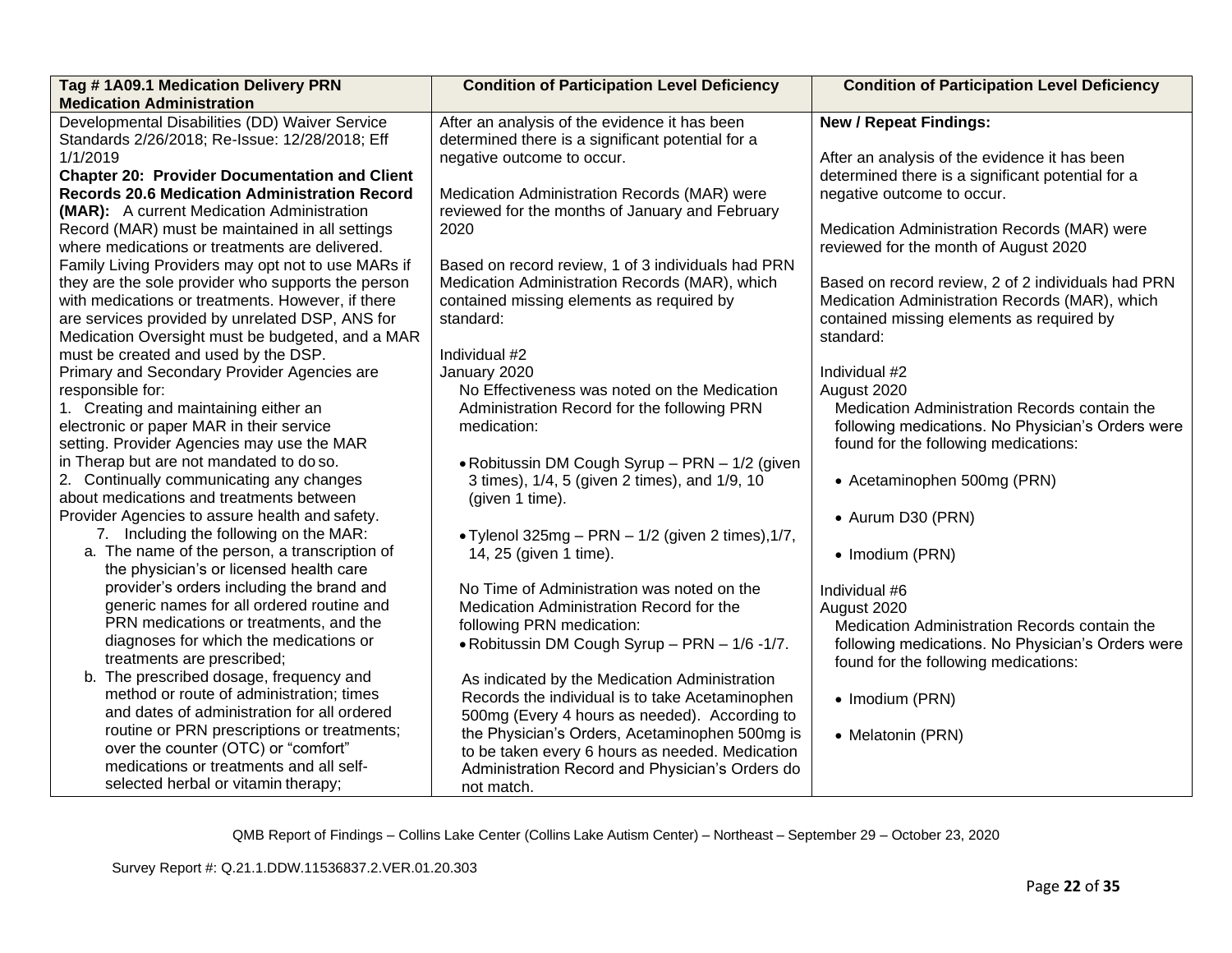| c. Documentation of all time limited or            |  |
|----------------------------------------------------|--|
| discontinued medications or treatments;            |  |
| d. The initials of the individual administering    |  |
| or assisting with the medication delivery          |  |
| and a signature page or electronic record          |  |
| that designates the full name                      |  |
| corresponding to the initials;                     |  |
| e. Documentation of refused, missed, or held       |  |
| medications or treatments;                         |  |
| f. Documentation of any allergic                   |  |
| reaction that occurred due to                      |  |
| medication or treatments; and                      |  |
| g. For PRN medications or treatments:              |  |
| i. instructions for the use of the PRN             |  |
| medication or treatment which must include         |  |
| observable signs/symptoms or                       |  |
| circumstances in which the medication or           |  |
| treatment is to be used and the number of          |  |
| doses that may be used in a 24-hour                |  |
| period;                                            |  |
| ii. clear documentation that the DSP               |  |
| contacted the agency nurse prior to                |  |
| assisting with the medication or                   |  |
| treatment, unless the DSP is a Family              |  |
| Living Provider related by affinity of             |  |
| consanguinity; and                                 |  |
| iii. documentation of the effectiveness of         |  |
| the PRN medication or treatment.                   |  |
|                                                    |  |
| <b>Chapter 10 Living Care Arrangements</b>         |  |
| 10.3.4 Medication Assessment and Delivery:         |  |
| Living Supports Provider Agencies must support and |  |
| comply with:                                       |  |
| 1. the processes identified in the DDSD            |  |
| AWMD training;                                     |  |
| 2. the nursing and DSP functions identified in     |  |
| the Chapter 13.3 Part 2- Adult Nursing             |  |
| Services;                                          |  |
| 3. all Board of Pharmacy regulations as noted in   |  |
| Chapter 16.5 Board of Pharmacy; and                |  |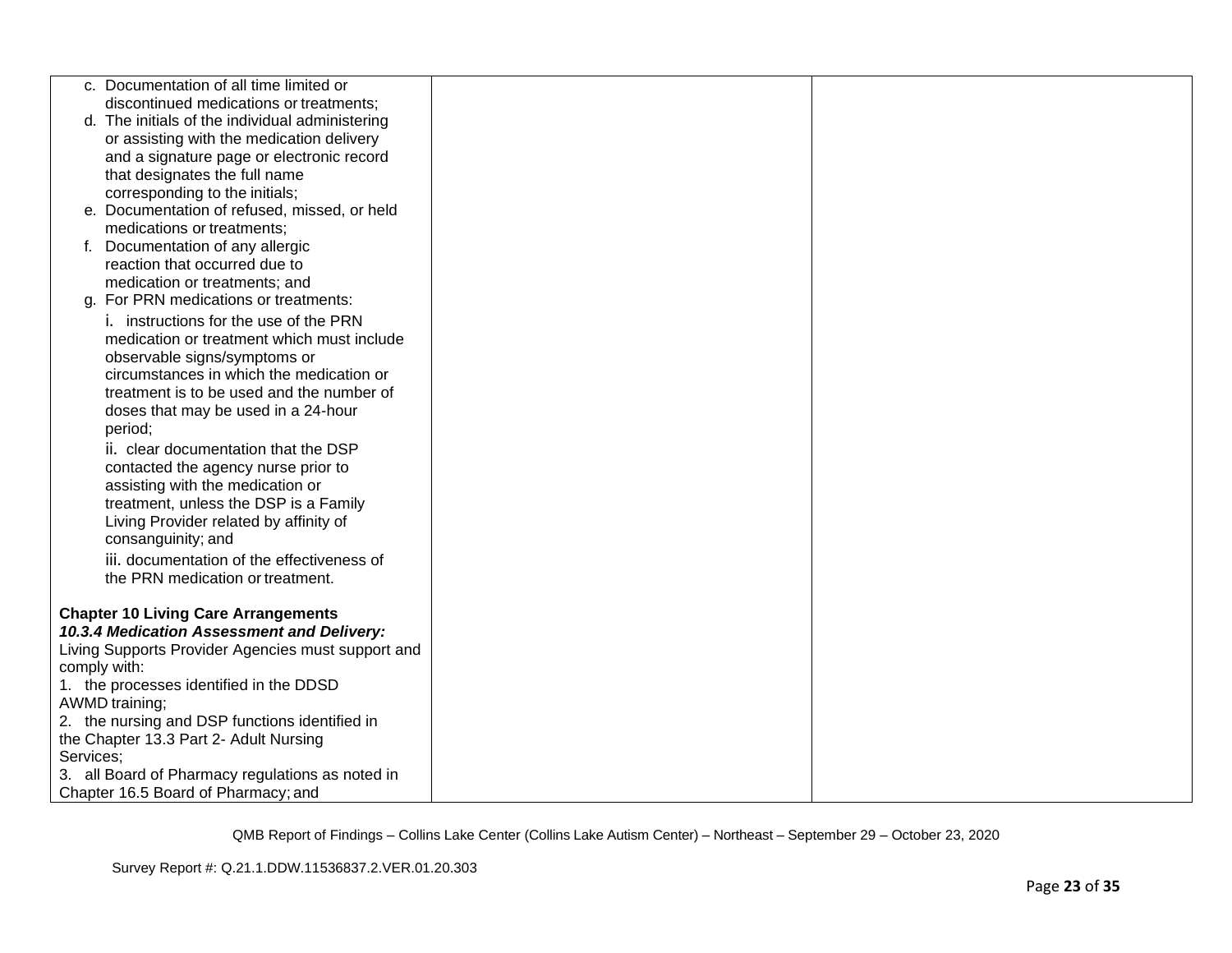| 4. documentation requirements in a<br>Medication Administration Record (MAR) as<br>described in Chapter 20.6 Medication<br>Administration Record (MAR). |  |
|---------------------------------------------------------------------------------------------------------------------------------------------------------|--|
|                                                                                                                                                         |  |
|                                                                                                                                                         |  |
|                                                                                                                                                         |  |
|                                                                                                                                                         |  |
|                                                                                                                                                         |  |
|                                                                                                                                                         |  |
|                                                                                                                                                         |  |
|                                                                                                                                                         |  |
|                                                                                                                                                         |  |
|                                                                                                                                                         |  |
|                                                                                                                                                         |  |
|                                                                                                                                                         |  |
|                                                                                                                                                         |  |
|                                                                                                                                                         |  |
|                                                                                                                                                         |  |
|                                                                                                                                                         |  |
|                                                                                                                                                         |  |
|                                                                                                                                                         |  |
|                                                                                                                                                         |  |
|                                                                                                                                                         |  |
|                                                                                                                                                         |  |
|                                                                                                                                                         |  |
|                                                                                                                                                         |  |
|                                                                                                                                                         |  |
|                                                                                                                                                         |  |
|                                                                                                                                                         |  |
|                                                                                                                                                         |  |
|                                                                                                                                                         |  |
|                                                                                                                                                         |  |
|                                                                                                                                                         |  |
|                                                                                                                                                         |  |
|                                                                                                                                                         |  |
|                                                                                                                                                         |  |
|                                                                                                                                                         |  |
|                                                                                                                                                         |  |
|                                                                                                                                                         |  |
|                                                                                                                                                         |  |
|                                                                                                                                                         |  |
|                                                                                                                                                         |  |
|                                                                                                                                                         |  |
|                                                                                                                                                         |  |
|                                                                                                                                                         |  |
|                                                                                                                                                         |  |
|                                                                                                                                                         |  |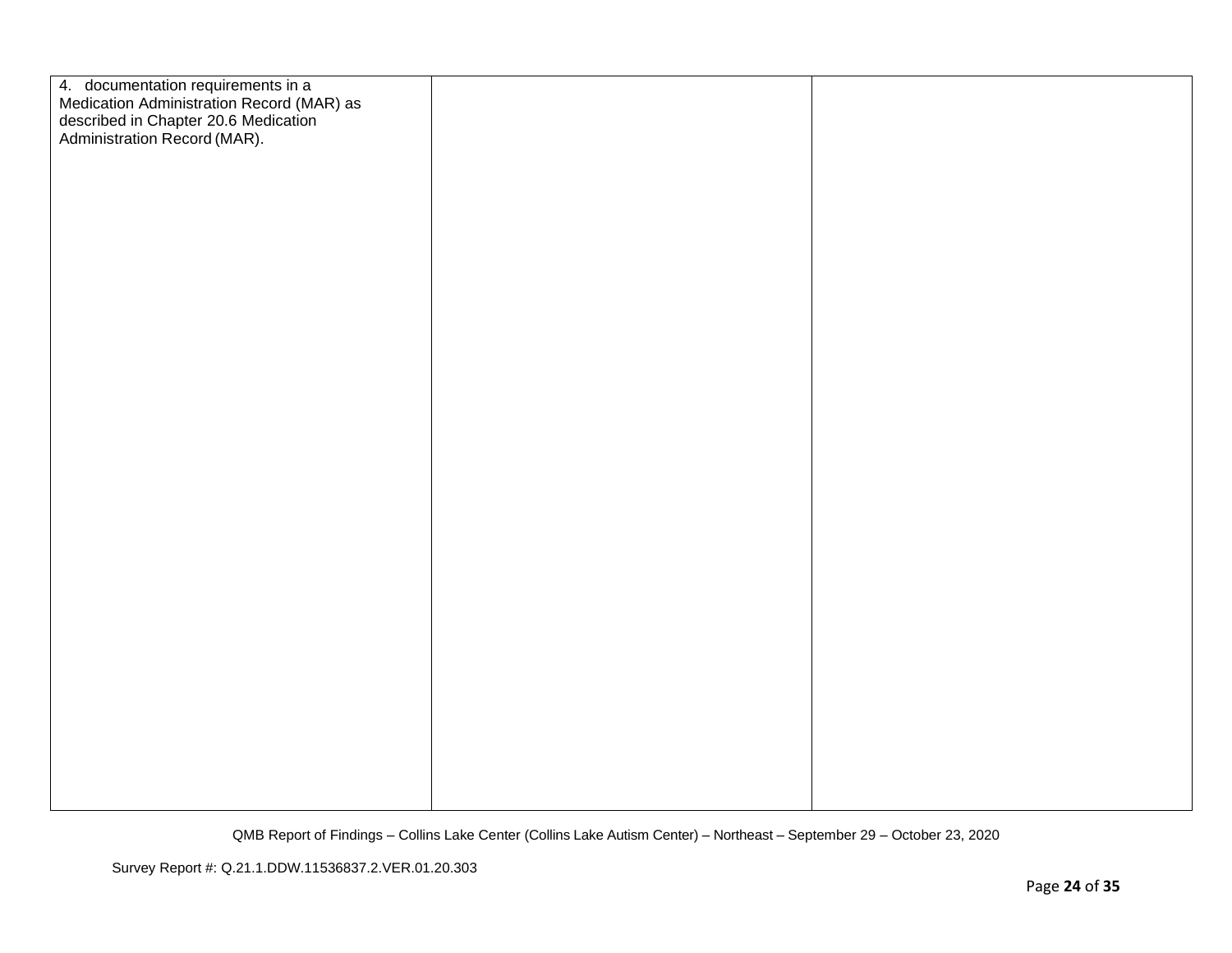| Tag #1A09.1.0 Medication Delivery                    |           | <b>Standard Level Deficiency</b>                   |
|------------------------------------------------------|-----------|----------------------------------------------------|
| <b>PRN Medication Administration</b>                 |           |                                                    |
| Developmental Disabilities (DD) Waiver Service       | <b>NA</b> | <b>New Findings:</b>                               |
| Standards 2/26/2018; Re-Issue: 12/28/2018; Eff       |           |                                                    |
| 1/1/2019                                             |           | Medication Administration Records (MAR) were       |
| <b>Chapter 20: Provider Documentation and Client</b> |           | reviewed for the month of August 2020              |
| Records 20.6 Medication Administration Record        |           |                                                    |
| (MAR): A current Medication Administration           |           | Based on record review, 2 of 2 individuals had PRN |
| Record (MAR) must be maintained in all settings      |           | Medication Administration Records (MAR), which     |
| where medications or treatments are delivered.       |           | contained missing elements as required by          |
| Family Living Providers may opt not to use MARs if   |           | standard:                                          |
| they are the sole provider who supports the person   |           |                                                    |
| with medications or treatments. However, if there    |           | Individual #2                                      |
| are services provided by unrelated DSP, ANS for      |           | August 2020                                        |
| Medication Oversight must be budgeted, and a MAR     |           | Medication Administration Records did not          |
| must be created and used by the DSP.                 |           | contain the exact amount to be used in a 24-hour   |
| Primary and Secondary Provider Agencies are          |           | period:                                            |
| responsible for:                                     |           |                                                    |
| 1. Creating and maintaining either an                |           | • Imodium (PRN)                                    |
| electronic or paper MAR in their service             |           |                                                    |
| setting. Provider Agencies may use the MAR           |           | • Melatonin (PRN)                                  |
| in Therap, but are not mandated to do so.            |           |                                                    |
| 2. Continually communicating any changes             |           | • Milk of Magnesia (PRN)                           |
| about medications and treatments between             |           |                                                    |
| Provider Agencies to assure health and safety.       |           | • Mylanta / Maalox (PRN)                           |
| 7. Including the following on the MAR:               |           |                                                    |
| a. The name of the person, a transcription of        |           | • Pepto Bismol (PRN)                               |
| the physician's or licensed health care              |           |                                                    |
| provider's orders including the brand and            |           | • Robitussin DM (PRN)                              |
| generic names for all ordered routine and            |           |                                                    |
| PRN medications or treatments, and the               |           | • Throat Lozenges (PRN)                            |
| diagnoses for which the medications or               |           |                                                    |
| treatments are prescribed;                           |           | Individual #6                                      |
| b. The prescribed dosage, frequency and              |           | August 2020                                        |
| method or route of administration; times             |           | Medication Administration Records did not          |
| and dates of administration for all ordered          |           | contain the exact amount to be used in a 24-hour   |
| routine or PRN prescriptions or treatments;          |           | period:                                            |
| over the counter (OTC) or "comfort"                  |           | • Imodium (PRN)                                    |
| medications or treatments and all self-              |           |                                                    |
| selected herbal or vitamin therapy;                  |           | • Melatonin (PRN)                                  |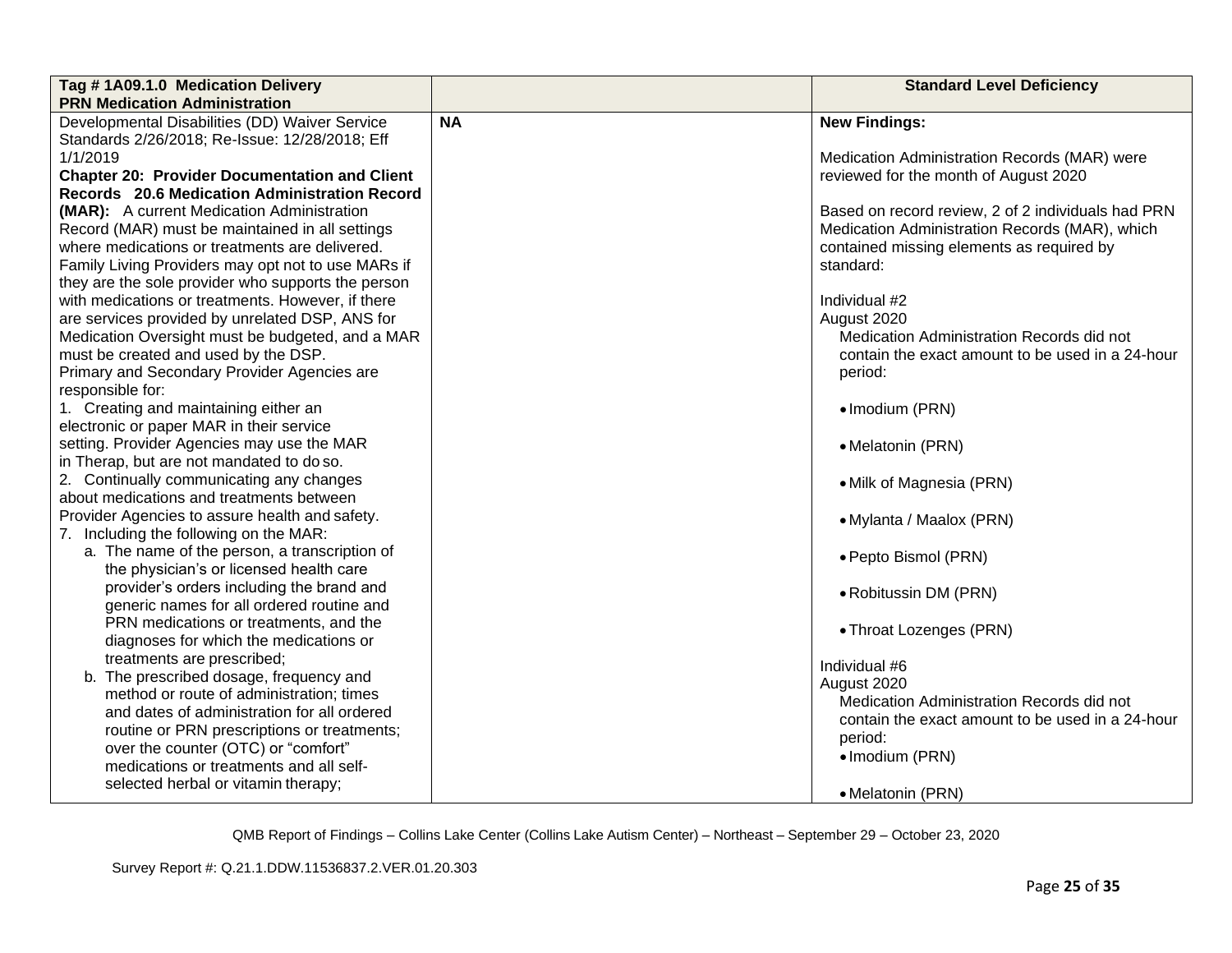|              | c. Documentation of all time limited or                                    |                          |
|--------------|----------------------------------------------------------------------------|--------------------------|
|              | discontinued medications or treatments;                                    | • Milk of Magnesia (PRN) |
|              | d. The initials of the individual administering                            |                          |
|              | or assisting with the medication delivery                                  | • Mylanta / Maalox (PRN) |
|              | and a signature page or electronic record<br>that designates the full name |                          |
|              | corresponding to the initials;                                             | · Pepto Bismol (PRN)     |
|              | e. Documentation of refused, missed, or held                               |                          |
|              | medications or treatments;                                                 | • Robitussin DM (PRN)    |
|              | f. Documentation of any allergic                                           | • Throat Lozenges (PRN)  |
|              | reaction that occurred due to                                              |                          |
|              | medication or treatments; and                                              |                          |
|              | g. For PRN medications or treatments:                                      |                          |
|              | i. instructions for the use of the PRN                                     |                          |
|              | medication or treatment which must include                                 |                          |
|              | observable signs/symptoms or                                               |                          |
|              | circumstances in which the medication or                                   |                          |
|              | treatment is to be used and the number of                                  |                          |
|              | doses that may be used in a 24-hour                                        |                          |
|              | period;                                                                    |                          |
|              | ii. clear documentation that the DSP                                       |                          |
|              | contacted the agency nurse prior to                                        |                          |
|              | assisting with the medication or                                           |                          |
|              | treatment, unless the DSP is a Family                                      |                          |
|              | Living Provider related by affinity of<br>consanguinity; and               |                          |
|              | iii. documentation of the effectiveness of                                 |                          |
|              | the PRN medication or treatment.                                           |                          |
|              |                                                                            |                          |
|              | <b>Chapter 10 Living Care Arrangements</b>                                 |                          |
|              | 10.3.4 Medication Assessment and Delivery:                                 |                          |
|              | Living Supports Provider Agencies must support and                         |                          |
| comply with: |                                                                            |                          |
|              | 1. the processes identified in the DDSD                                    |                          |
|              | <b>AWMD</b> training;                                                      |                          |
|              | 2. the nursing and DSP functions identified in                             |                          |
|              | the Chapter 13.3 Part 2- Adult Nursing                                     |                          |
| Services:    |                                                                            |                          |
|              | 3. all Board of Pharmacy regulations as noted in                           |                          |
|              | Chapter 16.5 Board of Pharmacy; and                                        |                          |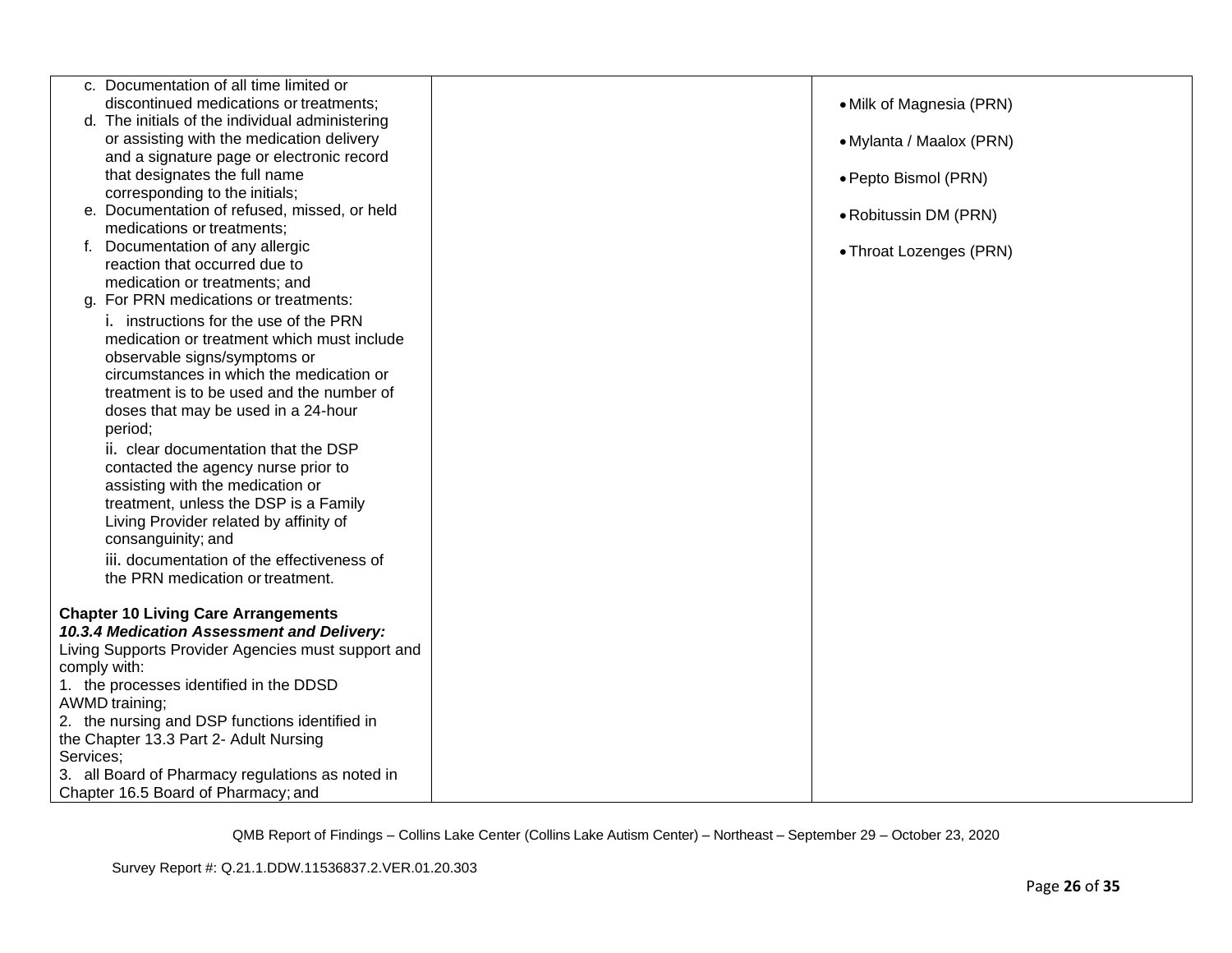| 4. documentation requirements in a<br>Medication Administration Record (MAR) as<br>described in Chapter 20.6 Medication<br>Administration Record (MAR). |  |
|---------------------------------------------------------------------------------------------------------------------------------------------------------|--|
|                                                                                                                                                         |  |
|                                                                                                                                                         |  |
|                                                                                                                                                         |  |
|                                                                                                                                                         |  |
|                                                                                                                                                         |  |
|                                                                                                                                                         |  |
|                                                                                                                                                         |  |
|                                                                                                                                                         |  |
|                                                                                                                                                         |  |
|                                                                                                                                                         |  |
|                                                                                                                                                         |  |
|                                                                                                                                                         |  |
|                                                                                                                                                         |  |
|                                                                                                                                                         |  |
|                                                                                                                                                         |  |
|                                                                                                                                                         |  |
|                                                                                                                                                         |  |
|                                                                                                                                                         |  |
|                                                                                                                                                         |  |
|                                                                                                                                                         |  |
|                                                                                                                                                         |  |
|                                                                                                                                                         |  |
|                                                                                                                                                         |  |
|                                                                                                                                                         |  |
|                                                                                                                                                         |  |
|                                                                                                                                                         |  |
|                                                                                                                                                         |  |
|                                                                                                                                                         |  |
|                                                                                                                                                         |  |
|                                                                                                                                                         |  |
|                                                                                                                                                         |  |
|                                                                                                                                                         |  |
|                                                                                                                                                         |  |
|                                                                                                                                                         |  |
|                                                                                                                                                         |  |
|                                                                                                                                                         |  |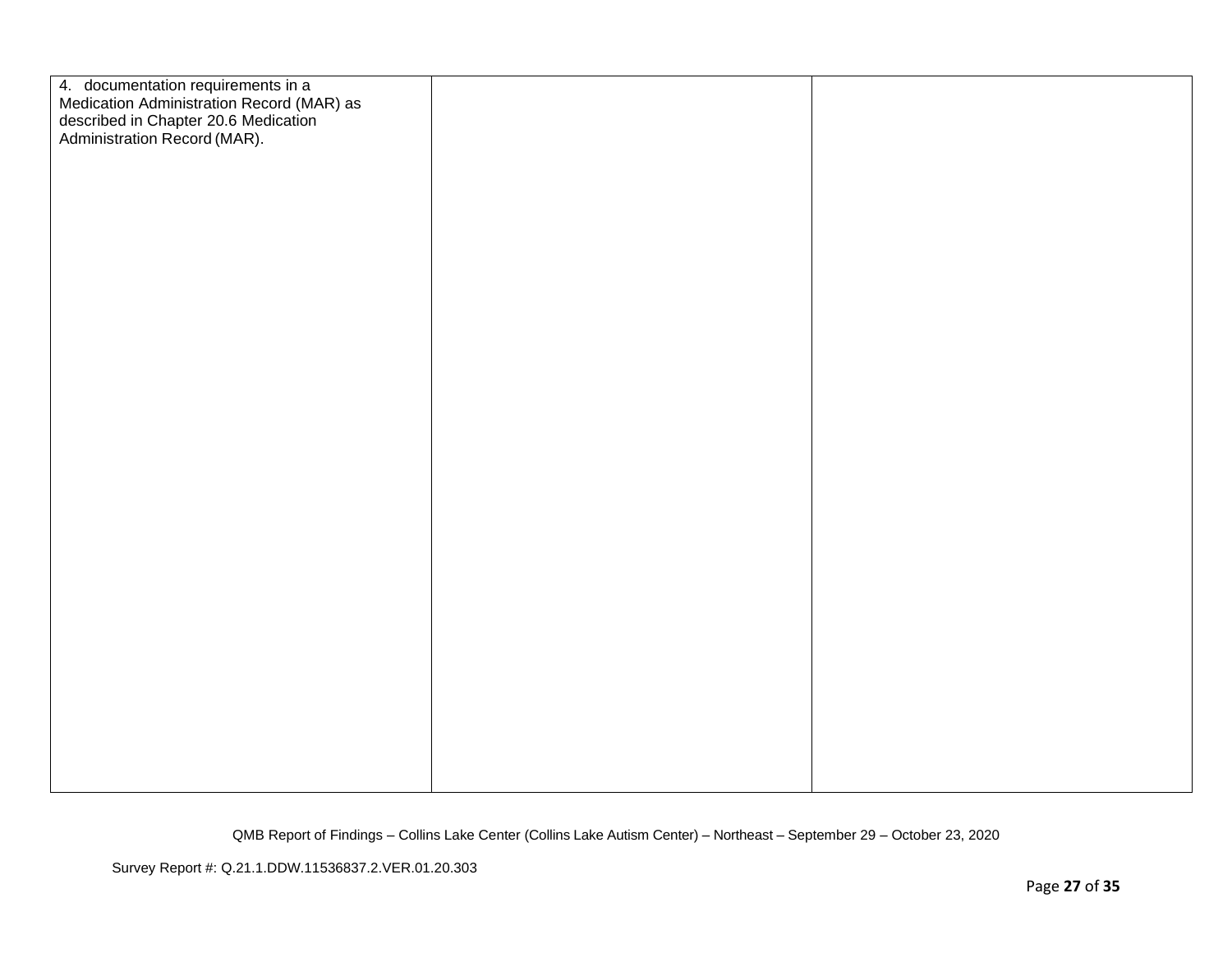| Tag # LS25 Residential Health & Safety                                                                  | <b>Standard Level Deficiency</b>                                                               | <b>Standard Level Deficiency</b>                                                               |
|---------------------------------------------------------------------------------------------------------|------------------------------------------------------------------------------------------------|------------------------------------------------------------------------------------------------|
| (Supported Living / Family Living / Intensive                                                           |                                                                                                |                                                                                                |
| <b>Medical Living)</b>                                                                                  |                                                                                                |                                                                                                |
| Developmental Disabilities (DD) Waiver Service                                                          | Based on record review and observation, the                                                    | <b>Repeat Finding:</b>                                                                         |
| Standards 2/26/2018; Re-Issue: 12/28/2018; Eff<br>1/1/2019                                              | Agency did not ensure that each individuals'                                                   |                                                                                                |
|                                                                                                         | residence met all requirements within the standard                                             | Based on record review and observation, the                                                    |
| <b>Chapter 10: Living Care Arrangements (LCA)</b>                                                       | for 3 of 4 Living Care Arrangement residences.                                                 | Agency did not ensure that each individuals'                                                   |
| 10.3.6 Requirements for Each Residence:                                                                 | Review of the residential records and observation of                                           | residence met all requirements within the standard                                             |
| Provider Agencies must assure that each residence                                                       |                                                                                                | for 1 of 3 Living Care Arrangement residences.                                                 |
| is clean, safe, and comfortable, and each residence<br>accommodates individual daily living, social and | the residence revealed the following items were not<br>found, not functioning or incomplete:   | Review of the residential records and observation of                                           |
| leisure activities. In addition, the Provider Agency                                                    |                                                                                                | the residence revealed the following items were not                                            |
| must ensure the residence:                                                                              | <b>Supported Living Requirements:</b>                                                          | found, not functioning or incomplete:                                                          |
|                                                                                                         |                                                                                                |                                                                                                |
| has basic utilities, i.e., gas, power, water, and<br>telephone;                                         |                                                                                                | <b>Family Living Requirements:</b>                                                             |
| 2. has a battery operated or electric smoke                                                             | • General-purpose first aid kit (#3, 6)                                                        |                                                                                                |
| detectors or a sprinkler system, carbon monoxide                                                        |                                                                                                |                                                                                                |
| detectors, and fire extinguisher;                                                                       | • Emergency evacuation procedures that address,                                                | • Emergency placement plan for relocation of<br>people in the event of an emergency evacuation |
| 3.<br>has a general-purpose first aid kit;                                                              | but are not limited to, fire, chemical and/or<br>hazardous waste spills, and flooding (#3, 6)  | that makes the residence unsuitable for                                                        |
| has accessible written documentation of<br>4.                                                           |                                                                                                | occupancy (#1)                                                                                 |
| evacuation drills occurring at least three times a                                                      |                                                                                                |                                                                                                |
| year overall, one time a year for each shift;                                                           | Note: The following Individuals share a residence:<br>$\triangleright$ #3, 6                   |                                                                                                |
| 5.<br>has water temperature that does not exceed a                                                      |                                                                                                |                                                                                                |
|                                                                                                         | <b>Family Living Requirements:</b>                                                             |                                                                                                |
| safe temperature (110 <sup>0</sup> F);                                                                  |                                                                                                |                                                                                                |
| has safe storage of all medications with<br>6.                                                          | • Carbon monoxide detectors (#4, 5)                                                            |                                                                                                |
| dispensing instructions for each person that are                                                        |                                                                                                |                                                                                                |
| consistent with the Assistance with Medication                                                          |                                                                                                |                                                                                                |
| (AWMD) training or each person's ISP;                                                                   | • Poison Control Phone Number (#4, 5)                                                          |                                                                                                |
| has an emergency placement plan for<br>7.                                                               |                                                                                                |                                                                                                |
| relocation of people in the event of an emergency                                                       | • Emergency evacuation procedures that address,                                                |                                                                                                |
| evacuation that makes the residence unsuitable for                                                      | but are not limited to, fire, chemical and/or                                                  |                                                                                                |
| occupancy;                                                                                              | hazardous waste spills, and flooding (#1, 4, 5)                                                |                                                                                                |
| has emergency evacuation procedures that<br>8.                                                          |                                                                                                |                                                                                                |
| address, but are not limited to, fire, chemical and/or                                                  | • Emergency placement plan for relocation of<br>people in the event of an emergency evacuation |                                                                                                |
| hazardous waste spills, and flooding;                                                                   | that makes the residence unsuitable for                                                        |                                                                                                |
| supports environmental modifications and<br>9.                                                          |                                                                                                |                                                                                                |
| assistive technology devices, including<br>modifications to the bathroom (i.e., shower chairs,          | occupancy (#1)                                                                                 |                                                                                                |
| grab bars, walk in shower, raised toilets, etc.) based                                                  | Note: The following Individuals share a residence:                                             |                                                                                                |
| on the unique needs of the individual in consultation                                                   | $\triangleright$ #4, 5                                                                         |                                                                                                |
|                                                                                                         |                                                                                                |                                                                                                |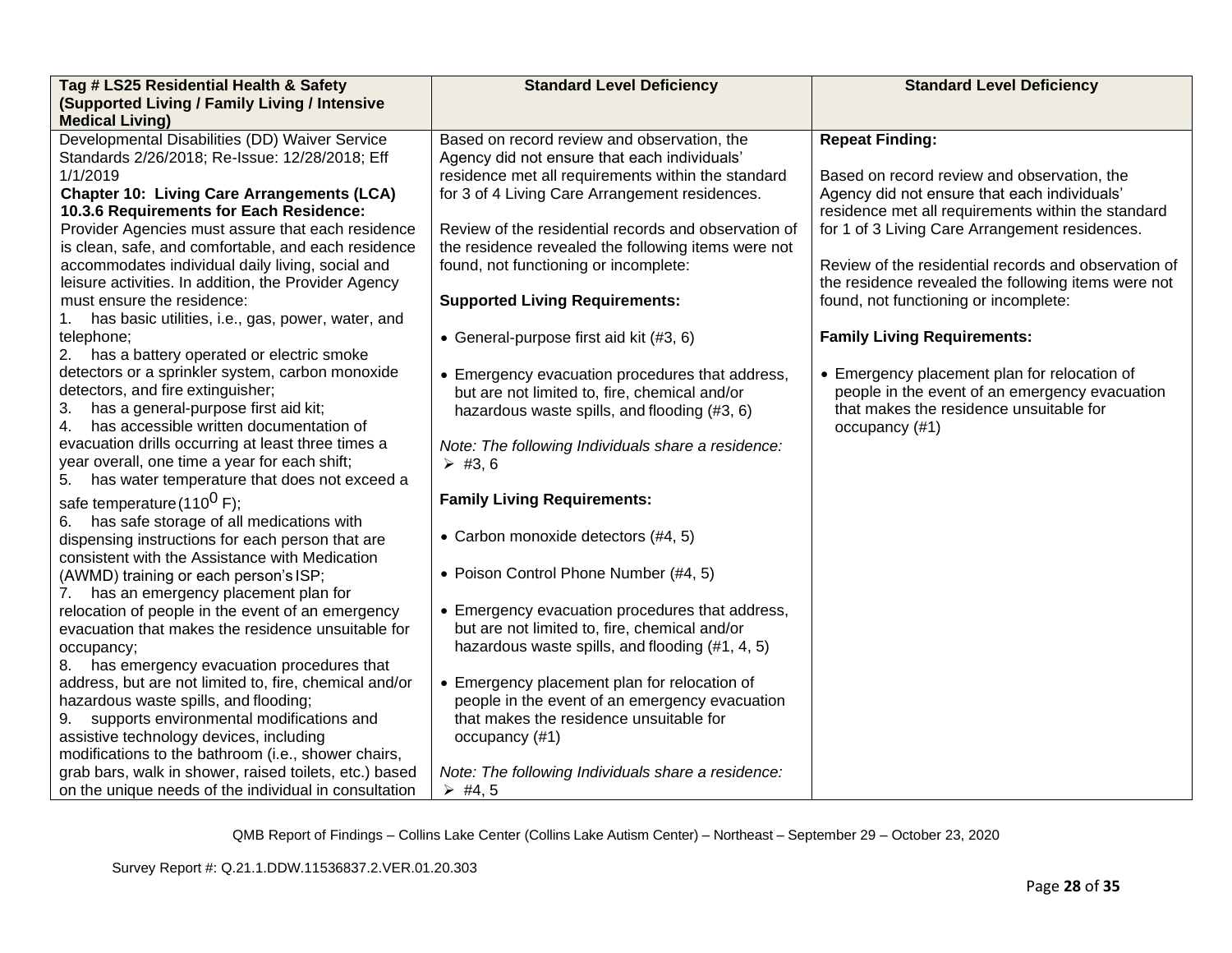| with the IDT;<br>10. has or arranges for necessary equipment for<br>bathing and transfers to support health and safety<br>with consultation from therapists as needed;<br>11. has the phone number for poison control within<br>line of site of the telephone;<br>12. has general household appliances, and kitchen<br>and dining utensils;<br>13. has proper food storage and cleaning supplies;<br>14. has adequate food for three meals a day and<br>individual preferences; and<br>15. has at least two bathrooms for residences with<br>more than two residents. |  |
|-----------------------------------------------------------------------------------------------------------------------------------------------------------------------------------------------------------------------------------------------------------------------------------------------------------------------------------------------------------------------------------------------------------------------------------------------------------------------------------------------------------------------------------------------------------------------|--|
|                                                                                                                                                                                                                                                                                                                                                                                                                                                                                                                                                                       |  |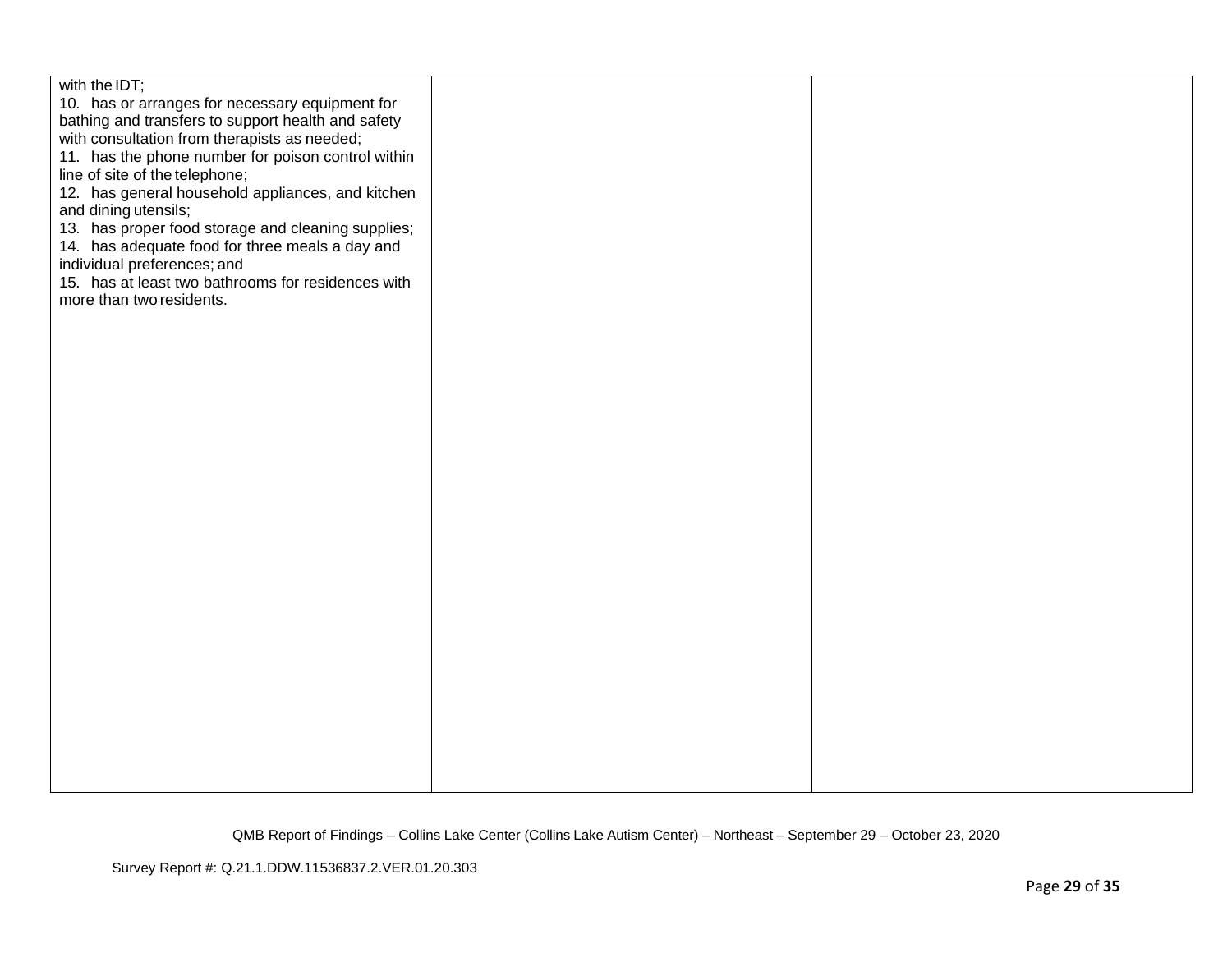| <b>Standard of Care</b>                                                                                                                   | <b>Routine Survey Deficiencies</b><br>January 31 - February 5 and February 17 - 21,<br>2020                                                                                                                                                                                                                           | <b>Verification Survey New and Repeat Deficiencies</b><br>September 29 - October 23, 2020 |  |
|-------------------------------------------------------------------------------------------------------------------------------------------|-----------------------------------------------------------------------------------------------------------------------------------------------------------------------------------------------------------------------------------------------------------------------------------------------------------------------|-------------------------------------------------------------------------------------------|--|
| frequency specified in the service plan.                                                                                                  | Service Domain: Service Plans: ISP Implementation - Services are delivered in accordance with the service plan, including type, scope, amount, duration and                                                                                                                                                           |                                                                                           |  |
| Tag #1A08.3 Administrative Case File: Individual<br>Service Plan / ISP Components (Routine Survey -<br><b>Upheld by IRF)</b>              | <b>Condition of Participation Level Deficiency</b>                                                                                                                                                                                                                                                                    | <b>COMPLETE</b>                                                                           |  |
| Tag #1A32 Administrative Case File: Individual<br><b>Service Plan Implementation</b>                                                      | <b>Condition of Participation Level Deficiency</b>                                                                                                                                                                                                                                                                    | <b>COMPLETE</b>                                                                           |  |
| Tag #1A32.1 Administrative Case File: Individual<br>Service Plan Implementation (Not Completed at<br><b>Frequency)</b>                    | <b>Standard Level Deficiency</b>                                                                                                                                                                                                                                                                                      | <b>COMPLETE</b>                                                                           |  |
|                                                                                                                                           | Service Domain: Qualified Providers - The State monitors non-licensed/non-certified providers to assure adherence to waiver requirements. The State<br>implements its policies and procedures for verifying that provider training is conducted in accordance with State requirements and the approved waiver.        |                                                                                           |  |
| Tag #1A20 Direct Support Personnel Training                                                                                               | <b>Standard Level Deficiency</b>                                                                                                                                                                                                                                                                                      | <b>COMPLETE</b>                                                                           |  |
| Tag #1A22 Agency Personnel Competency                                                                                                     | <b>Condition of Participation Level Deficiency</b>                                                                                                                                                                                                                                                                    | <b>COMPLETE</b>                                                                           |  |
|                                                                                                                                           | Service Domain: Health and Welfare - The state, on an ongoing basis, identifies, addresses and seeks to prevent occurrences of abuse, neglect and<br>exploitation. Individuals shall be afforded their basic human rights. The provider supports individuals to access needed healthcare services in a timely manner. |                                                                                           |  |
| Tag #1A08.2 Administrative Case File:<br>Healthcare Requirements & Follow-up (Routine<br><b>Survey - Modified by IRF)</b>                 | <b>Condition of Participation Level Deficiency</b>                                                                                                                                                                                                                                                                    | <b>COMPLETE</b>                                                                           |  |
| Tag #1A09.0 Medication Delivery Routine<br><b>Medication Administration</b>                                                               | <b>Standard Level Deficiency</b>                                                                                                                                                                                                                                                                                      | <b>COMPLETE</b>                                                                           |  |
| Tag #1A09.2 Medication Delivery Nurse<br><b>Approval for PRN Medication</b>                                                               | <b>Condition of Participation Level Deficiency</b>                                                                                                                                                                                                                                                                    | <b>COMPLETE</b>                                                                           |  |
| Tag #1A15 Healthcare Coordination - Nurse<br>Availability / Knowledge (Routine Survey -<br><b>Upheld by IRF)</b>                          | <b>Condition of Participation Level Deficiency</b>                                                                                                                                                                                                                                                                    | <b>COMPLETE</b>                                                                           |  |
| Tag # 1A15.2 Administrative Case File:<br><b>Healthcare Documentation (Therap and Required</b><br>Plans) (Routine Survey - Upheld by IRF) | <b>Condition of Participation Level Deficiency</b>                                                                                                                                                                                                                                                                    | <b>COMPLETE</b>                                                                           |  |
| Tag #1A27.2 Duty to Report IRs Filed During<br>On-Site and/or IRs Not Reported by Provider<br>(Routine Survey - Upheld by IRF)            | <b>Standard Level Deficiency</b>                                                                                                                                                                                                                                                                                      | <b>COMPLETE</b>                                                                           |  |
| Tag # LS06 Family Living Requirements                                                                                                     | <b>Standard Level Deficiency</b>                                                                                                                                                                                                                                                                                      | <b>COMPLETE</b>                                                                           |  |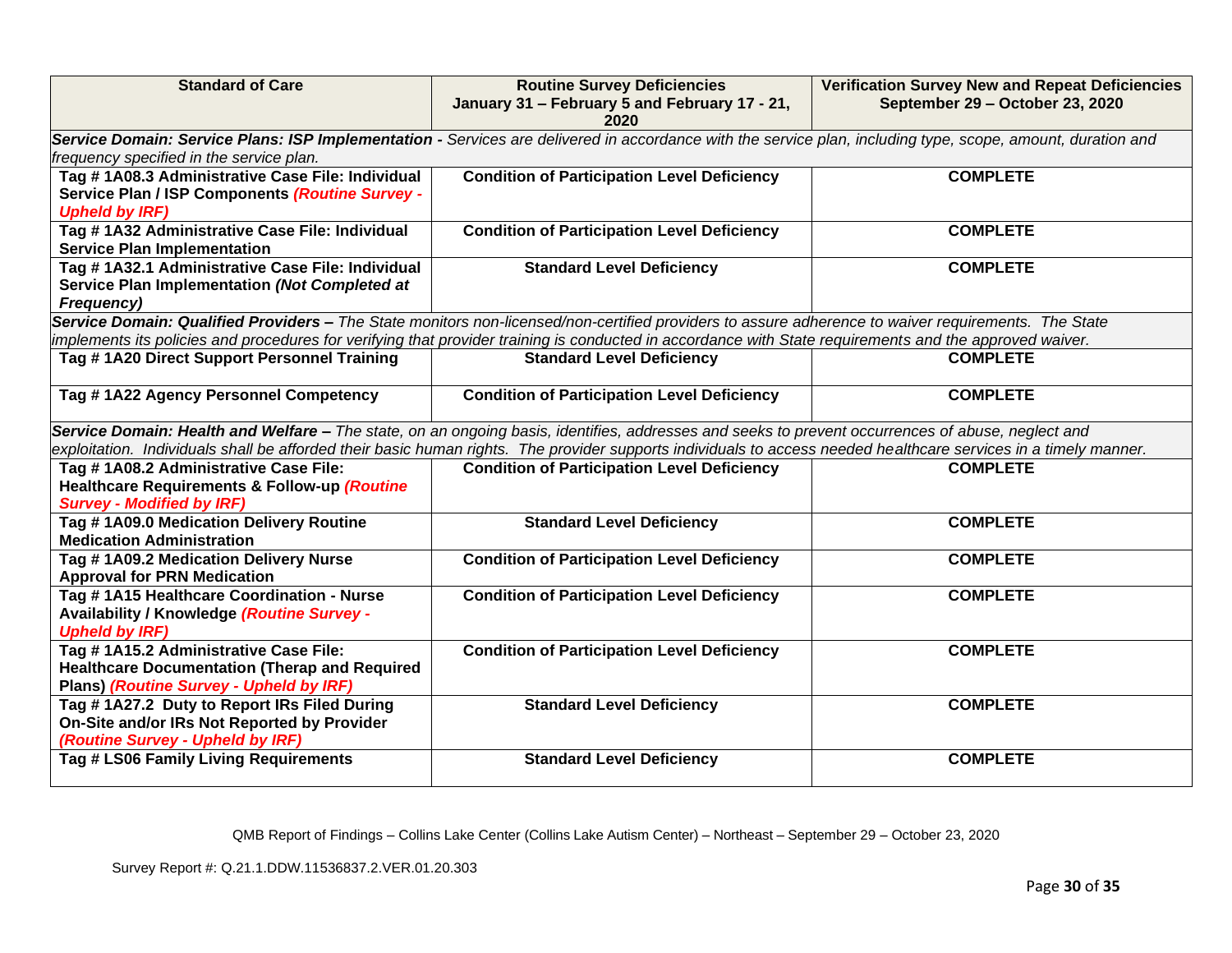| Tag # LS25.1 Residential Regts. (Physical                                                                                                             | <b>Condition of Participation Level Deficiency</b> | <b>COMPLETE</b> |
|-------------------------------------------------------------------------------------------------------------------------------------------------------|----------------------------------------------------|-----------------|
| Environment - Supported Living / Family Living /                                                                                                      |                                                    |                 |
| <b>Intensive Medical Living) (Routine Survey -</b>                                                                                                    |                                                    |                 |
| <b>Upheld by IRF)</b>                                                                                                                                 |                                                    |                 |
| Service Domain: Medicaid Billing/Reimbursement - State financial oversight exists to assure that claims are coded and paid for in accordance with the |                                                    |                 |
| reimbursement methodology specified in the approved waiver.                                                                                           |                                                    |                 |
| Tag # IS30 Customized Community Supports                                                                                                              | <b>Standard Level Deficiency</b>                   | <b>COMPLETE</b> |
| <b>Reimbursement</b>                                                                                                                                  |                                                    |                 |
| Tag # LS26 Supported Living Reimbursement                                                                                                             | <b>Standard Level Deficiency</b>                   | <b>COMPLETE</b> |
| (Routine Survey - Upheld by IRF)                                                                                                                      |                                                    |                 |
| Tag # LS27 Family Living Reimbursement                                                                                                                | <b>Standard Level Deficiency</b>                   | <b>COMPLETE</b> |
| (Routine Survey - Upheld by IRF)                                                                                                                      |                                                    |                 |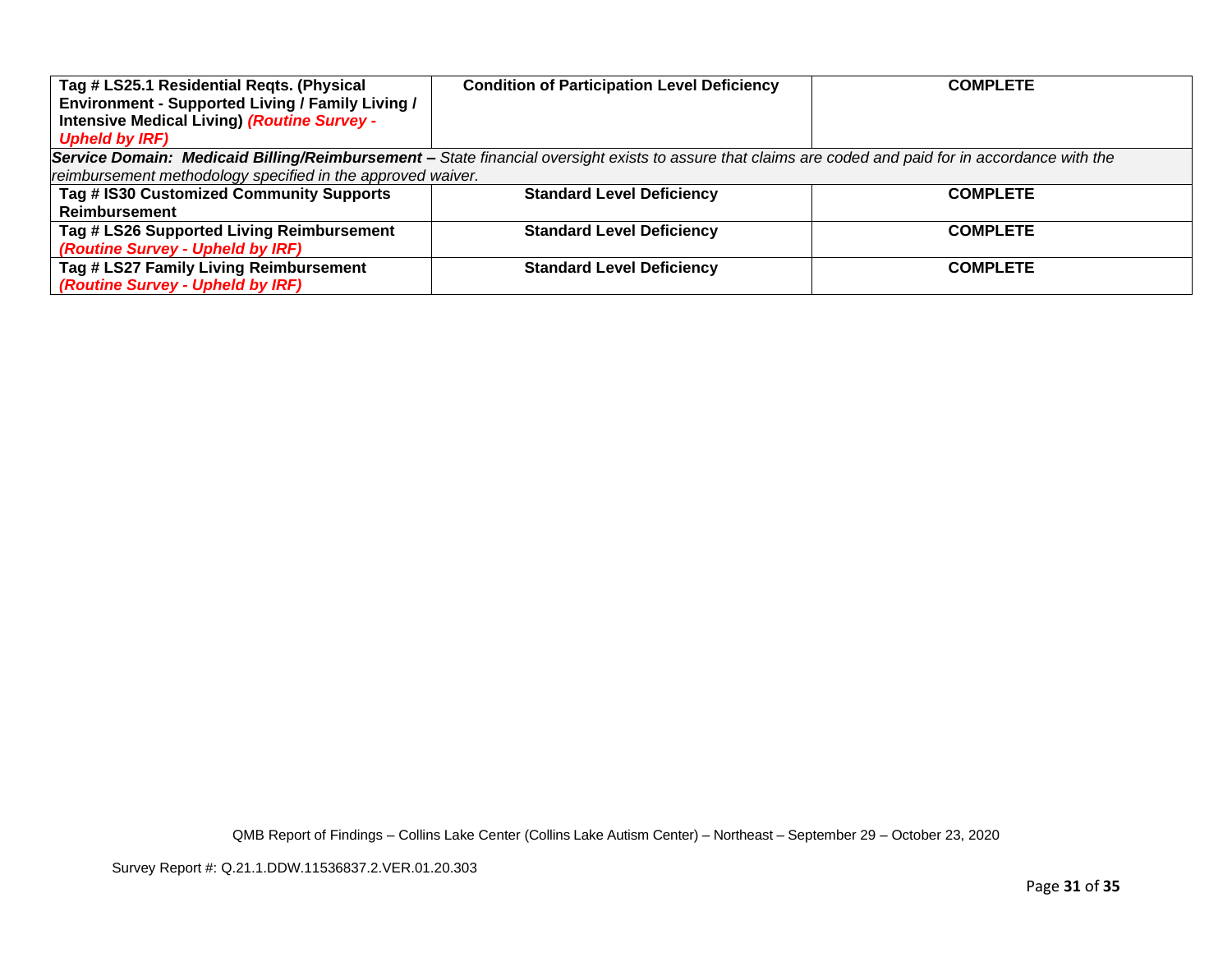|                                                                                                                                                         | Verification Survey Plan of Correction, On-going QA/QI and Responsible Party                                                                                                                                                                                                                                                    | <b>Completion Date</b> |
|---------------------------------------------------------------------------------------------------------------------------------------------------------|---------------------------------------------------------------------------------------------------------------------------------------------------------------------------------------------------------------------------------------------------------------------------------------------------------------------------------|------------------------|
| Tag #1A38 Living Care<br><b>Arrangement / Community</b><br><b>Inclusion Reporting</b><br><b>Requirements (Routine</b><br><b>Survey - Upheld by IRF)</b> | Provider:<br>State your Plan of Correction for the deficiencies cited in this tag here (How is the deficiency going to<br>be corrected? This can be specific to each deficiency cited or if possible an overall correction?): $\rightarrow$                                                                                     |                        |
|                                                                                                                                                         | <b>Provider:</b><br>Enter your ongoing Quality Assurance/Quality Improvement processes as it related to this tag<br>number here (What is going to be done? How many individuals is this going to affect? How often will this be<br>completed? Who is responsible? What steps will be taken if issues are found?): $\rightarrow$ |                        |
| Tag #1A37 Individual<br><b>Specific Training (Routine</b><br><b>Survey - Upheld by IRF)</b>                                                             | Provider:<br>State your Plan of Correction for the deficiencies cited in this tag here (How is the deficiency going to<br>be corrected? This can be specific to each deficiency cited or if possible an overall correction?): $\rightarrow$                                                                                     |                        |
|                                                                                                                                                         | <b>Provider:</b><br>Enter your ongoing Quality Assurance/Quality Improvement processes as it related to this tag<br>number here (What is going to be done? How many individuals is this going to affect? How often will this be<br>completed? Who is responsible? What steps will be taken if issues are found?): →             |                        |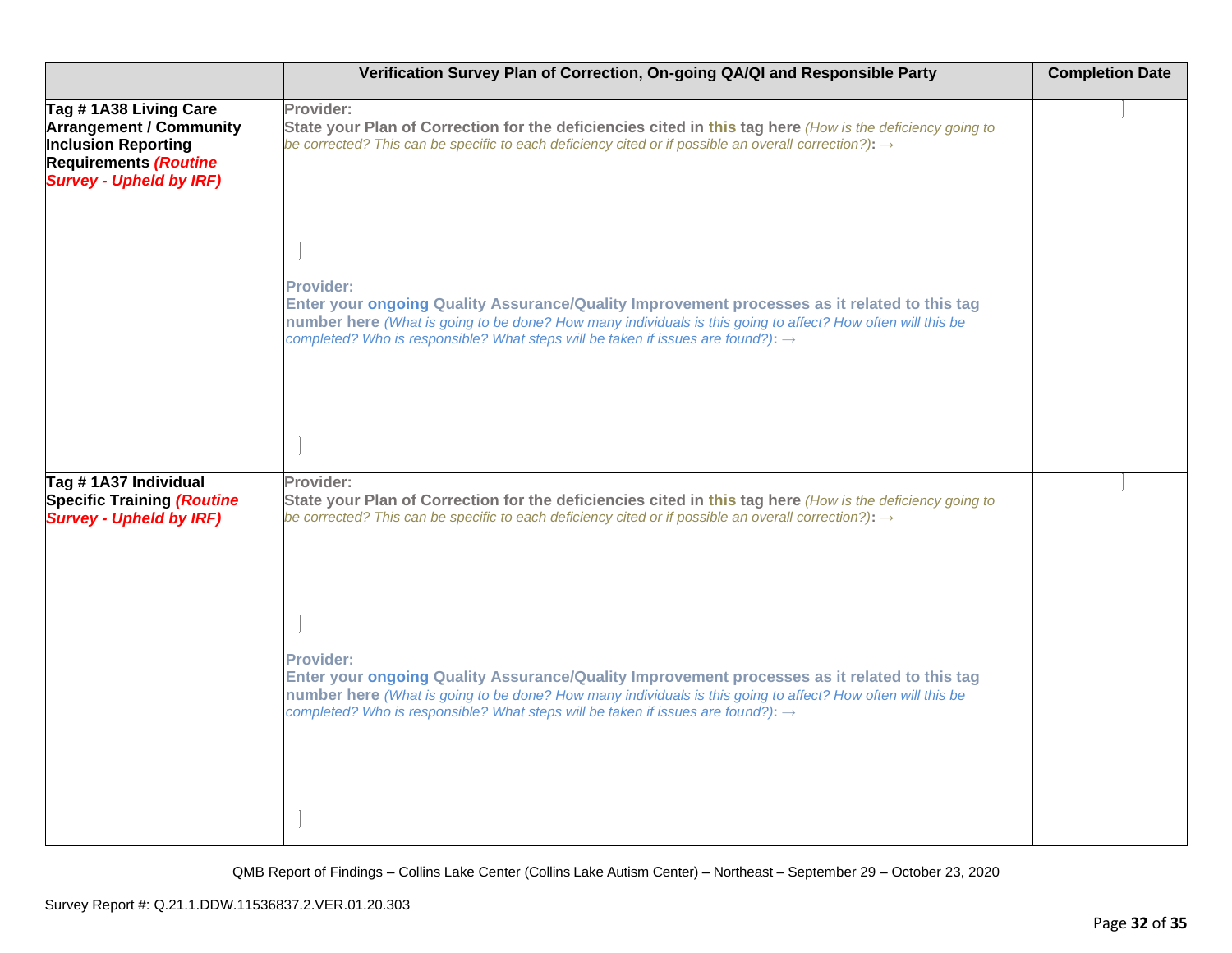| Tag #1A09 Medication               | Provider:                                                                                                                                                                                                   |  |
|------------------------------------|-------------------------------------------------------------------------------------------------------------------------------------------------------------------------------------------------------------|--|
| <b>Delivery Routine Medication</b> | State your Plan of Correction for the deficiencies cited in this tag here (How is the deficiency going to                                                                                                   |  |
| Administration                     | be corrected? This can be specific to each deficiency cited or if possible an overall correction?): $\rightarrow$                                                                                           |  |
|                                    |                                                                                                                                                                                                             |  |
|                                    |                                                                                                                                                                                                             |  |
|                                    |                                                                                                                                                                                                             |  |
|                                    |                                                                                                                                                                                                             |  |
|                                    |                                                                                                                                                                                                             |  |
|                                    | <b>Provider:</b>                                                                                                                                                                                            |  |
|                                    | Enter your ongoing Quality Assurance/Quality Improvement processes as it related to this tag                                                                                                                |  |
|                                    | number here (What is going to be done? How many individuals is this going to affect? How often will this be                                                                                                 |  |
|                                    | completed? Who is responsible? What steps will be taken if issues are found?): →                                                                                                                            |  |
|                                    |                                                                                                                                                                                                             |  |
|                                    |                                                                                                                                                                                                             |  |
|                                    |                                                                                                                                                                                                             |  |
|                                    |                                                                                                                                                                                                             |  |
|                                    |                                                                                                                                                                                                             |  |
| Tag #1A09.1 Medication             | Provider:                                                                                                                                                                                                   |  |
| <b>Delivery PRN Medication</b>     | State your Plan of Correction for the deficiencies cited in this tag here (How is the deficiency going to                                                                                                   |  |
| <b>Administration</b>              | be corrected? This can be specific to each deficiency cited or if possible an overall correction?): $\rightarrow$                                                                                           |  |
|                                    |                                                                                                                                                                                                             |  |
|                                    |                                                                                                                                                                                                             |  |
|                                    |                                                                                                                                                                                                             |  |
|                                    |                                                                                                                                                                                                             |  |
|                                    |                                                                                                                                                                                                             |  |
|                                    | <b>Provider:</b>                                                                                                                                                                                            |  |
|                                    | Enter your ongoing Quality Assurance/Quality Improvement processes as it related to this tag                                                                                                                |  |
|                                    | number here (What is going to be done? How many individuals is this going to affect? How often will this be<br>completed? Who is responsible? What steps will be taken if issues are found?): $\rightarrow$ |  |
|                                    |                                                                                                                                                                                                             |  |
|                                    |                                                                                                                                                                                                             |  |
|                                    |                                                                                                                                                                                                             |  |
|                                    |                                                                                                                                                                                                             |  |
|                                    |                                                                                                                                                                                                             |  |
|                                    |                                                                                                                                                                                                             |  |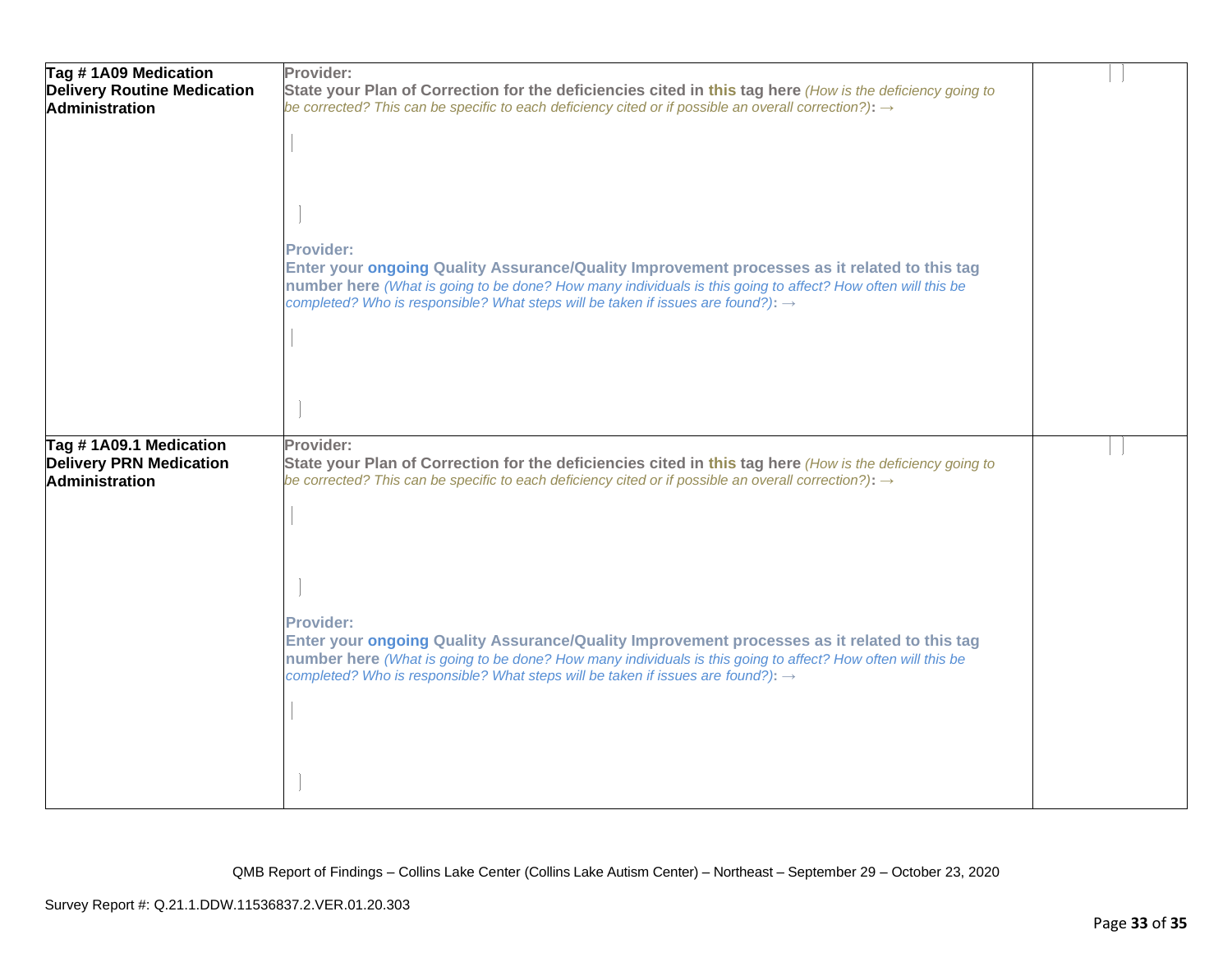| Tag #1A09.1.0 Medication<br><b>Delivery PRN Medication</b><br><b>Administration</b>                                      | Provider:<br>State your Plan of Correction for the deficiencies cited in this tag here (How is the deficiency going to<br>be corrected? This can be specific to each deficiency cited or if possible an overall correction?): $\rightarrow$<br><b>Provider:</b><br>Enter your ongoing Quality Assurance/Quality Improvement processes as it related to this tag<br>number here (What is going to be done? How many individuals is this going to affect? How often will this be<br>completed? Who is responsible? What steps will be taken if issues are found?): $\rightarrow$ |  |
|--------------------------------------------------------------------------------------------------------------------------|--------------------------------------------------------------------------------------------------------------------------------------------------------------------------------------------------------------------------------------------------------------------------------------------------------------------------------------------------------------------------------------------------------------------------------------------------------------------------------------------------------------------------------------------------------------------------------|--|
| Tag # LS25 Residential<br><b>Health &amp; Safety (Supported</b><br>Living / Family Living /<br>Intensive Medical Living) | Provider:<br>State your Plan of Correction for the deficiencies cited in this tag here (How is the deficiency going to<br>be corrected? This can be specific to each deficiency cited or if possible an overall correction?): $\rightarrow$                                                                                                                                                                                                                                                                                                                                    |  |
|                                                                                                                          | <b>Provider:</b><br>Enter your ongoing Quality Assurance/Quality Improvement processes as it related to this tag<br>number here (What is going to be done? How many individuals is this going to affect? How often will this be<br>completed? Who is responsible? What steps will be taken if issues are found?): $\rightarrow$                                                                                                                                                                                                                                                |  |